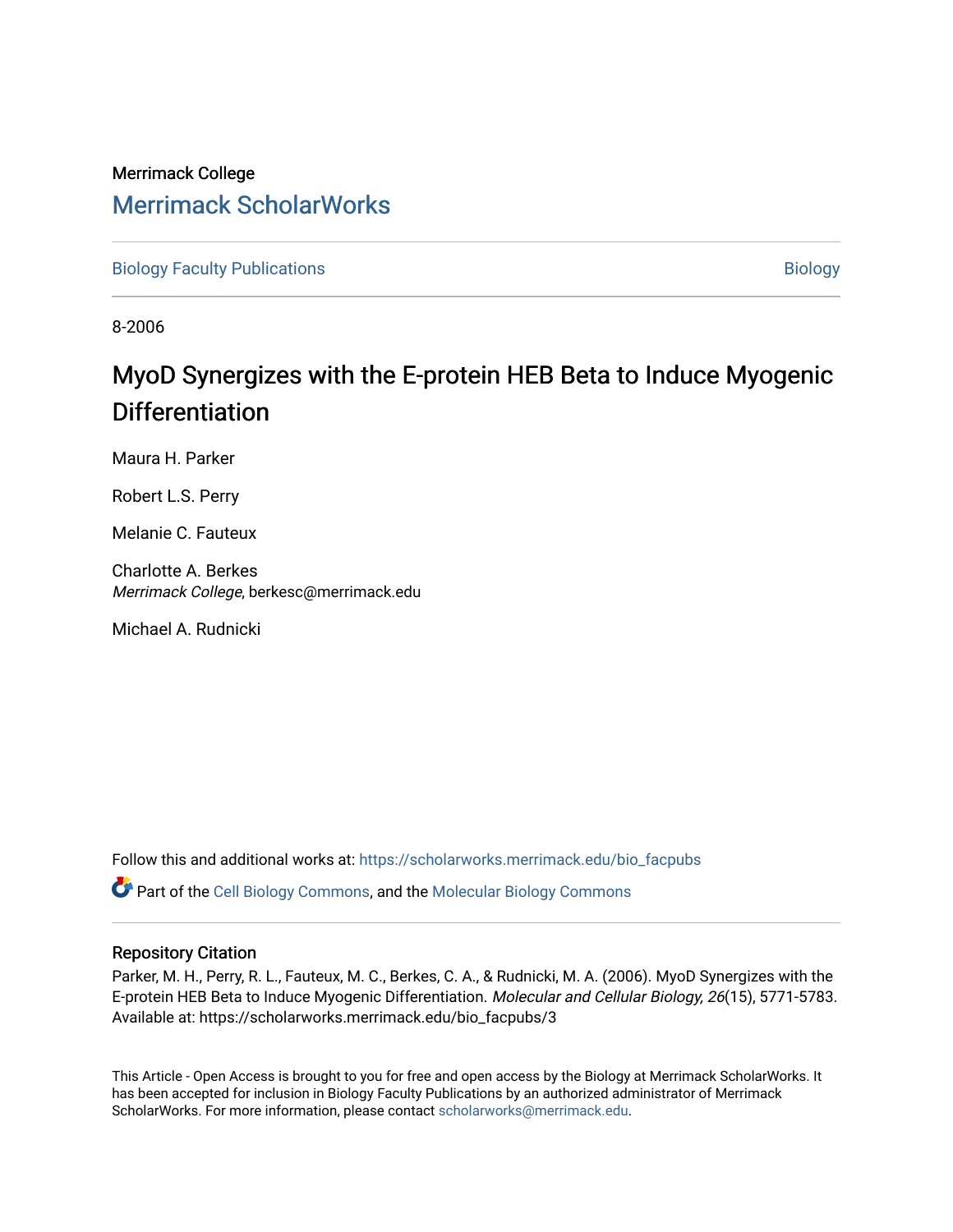## MyoD Synergizes with the E-Protein HEBB To Induce Myogenic Differentiation

Maura H. Parker,<sup>1,2</sup>† Robert L. S. Perry,<sup>3</sup>‡ Mélanie C. Fauteux,<sup>1</sup> Charlotte A. Berkes,<sup>4</sup> and Michael A. Rudnicki<sup>1,2,5\*</sup>

*Ottawa Health Research Institute, Molecular Medicine Program, 501 Smyth Road, Ottawa, Ontario K1H 8L6, Canada*<sup>1</sup> *; McMaster University, Medical Sciences Program, Hamilton, Ontario, Canada*<sup>2</sup> *; McMaster University, Department of Biology, Hamilton, Ontario, Canada*<sup>3</sup> *; Fred Hutchinson Cancer Research Center, Human Biology Division, Seattle, Washington*<sup>4</sup> *; and University of Ottawa, Department of Cellular and Molecular Medicine, Ottawa, Ontario, Canada*<sup>5</sup>

Received 17 December 2005/Returned for modification 8 February 2006/Accepted 8 May 2006

**The MyoD family of basic helix-loop-helix transcription factors function as heterodimers with members of the E-protein family to induce myogenic gene activation. The E-protein HEB is alternatively spliced to generate**  $\alpha$  and  $\beta$  isoforms. While the function of these molecules has been studied in other cell types, questions persist regarding the molecular functions of HEB proteins in skeletal muscle. Our data demonstrate that  $HEB\alpha$ **expression remains unchanged in both myoblasts and myotubes, whereas HEB**- **is upregulated during the early phases of terminal differentiation. Upon induction of differentiation, a MyoD-HEB**- **complex bound the E1 E-box of the myogenin promoter leading to transcriptional activation. Importantly, forced expression of HEBβ with MyoD synergistically lead to precocious myogenin expression in proliferating myoblasts. However,** after differentiation, HEB $\alpha$  and HEBß synergized with myogenin, but not MyoD, to activate the myogenin promoter. Specific knockdown of HEBß by small interfering RNA in myoblasts blocked differentiation and inhibited induction of myogenin transcription. Therefore, HEB $\alpha$  and HEBβ play novel and central roles in **orchestrating the regulation of myogenic factor activity through myogenic differentiation.**

Basic helix-loop-helix (bHLH)-containing transcription factors play an important role in directing the development of a variety of cellular lineages by regulating expression of a restricted set of tissue-specific target genes (57). The myogenic regulatory factors (MRFs) are a group of muscle-specific bHLH transcription factors, consisting of MyoD, Myf5, myogenin, and MRF4, that control skeletal muscle development (41). Genetic and expression analyses indicate that Myf5 and MyoD act as determination factors that specify muscle progenitor cell identity. Although expression of MyoD or Myf5 commits a cell to the myogenic lineage, expression of MyoD is more effective at initiating differentiation. Myogenin is induced upon differentiation and plays an important role in activating the differentiation program. MRF4 appears to have a role as a determination factor in a subset of myocytes in the early somite and as a differentiation factor in later muscle fibers (24).

Transcription of muscle-specific genes is dependent upon dimer interactions between MRFs and the more ubiquitously expressed E-proteins, a process mediated by the helix-loophelix motif. The E-protein family includes the E2A gene products (E12/E47), the E2-2 gene products (ITF-2A and 2B), and the HEB gene products (HEB $\alpha$  and HEB $\beta$ ). Dimerization is dependent upon the relative abundance of each transcription factor and/or the presence of other factors that may potentiate or inhibit dimerization. Therefore, the ability of bHLH factors to homo- or heterodimerize in a variety of combinations raises the hypothesis that regulation of dimer formation is essential for control of muscle-specific gene expression.

The role of E2A in myogenesis was first postulated upon finding that MyoD was able to heterodimerize with E12 and E47 in vitro (34, 35). Moreover, cotransfection of MyoD and E47 is required for E-box transcriptional activity in COS cells (28). However, gene-targeting experiments have indicated that E12 and E47 are not essential for skeletal muscle formation or function (62). We previously demonstrated that C2C12 murine myoblasts and 10T1/2 fibroblasts, which are nonmyogenic yet amenable to myogenic conversion upon expression of MyoD, do not express E12 or E47 protein (43). Conway and colleagues confirmed this result by demonstrating that neither E12 nor E47 is expressed in C2C12 myoblasts or adult skeletal muscle tissue (9).

HEB protein, however, is expressed in 10T1/2 fibroblasts and C2C12 myoblasts (43). HEB is highly expressed in skeletal muscle as well as in the thymus and in B cells and is able to bind to E-boxes in a manner similar to other E-protein family members (21). During embryonic development, HEB is widely expressed in the limb buds, somites, and proliferating neuroblasts. Importantly, expression is highest during the initial stages of differentiation and decreases once cellular differentiation has been established (37). Mice lacking HEB die at 2 weeks of age; however, the characterization of muscle development has yet to be reported (61).

Alternative splicing of the HEB gene generates two isoforms termed HEB $\alpha$  and HEB $\beta$ . The HEB $\beta$  isoform is distinguished

<sup>\*</sup> Corresponding author. Mailing address: Ottawa Health Research Institute, Molecular Medicine Program, 501 Smyth Road, Ottawa, Ontario K1H 8L6, Canada. Phone: (613) 739-6740. Fax: (613) 737- 8803. E-mail: mrudnicki@ohri.ca.

<sup>†</sup> Present address: Fred Hutchinson Cancer Research Center, Clinical Research Division, Seattle, Wash.

<sup>‡</sup> Present address: Department of Biology, York University, Toronto, Ontario, Canada.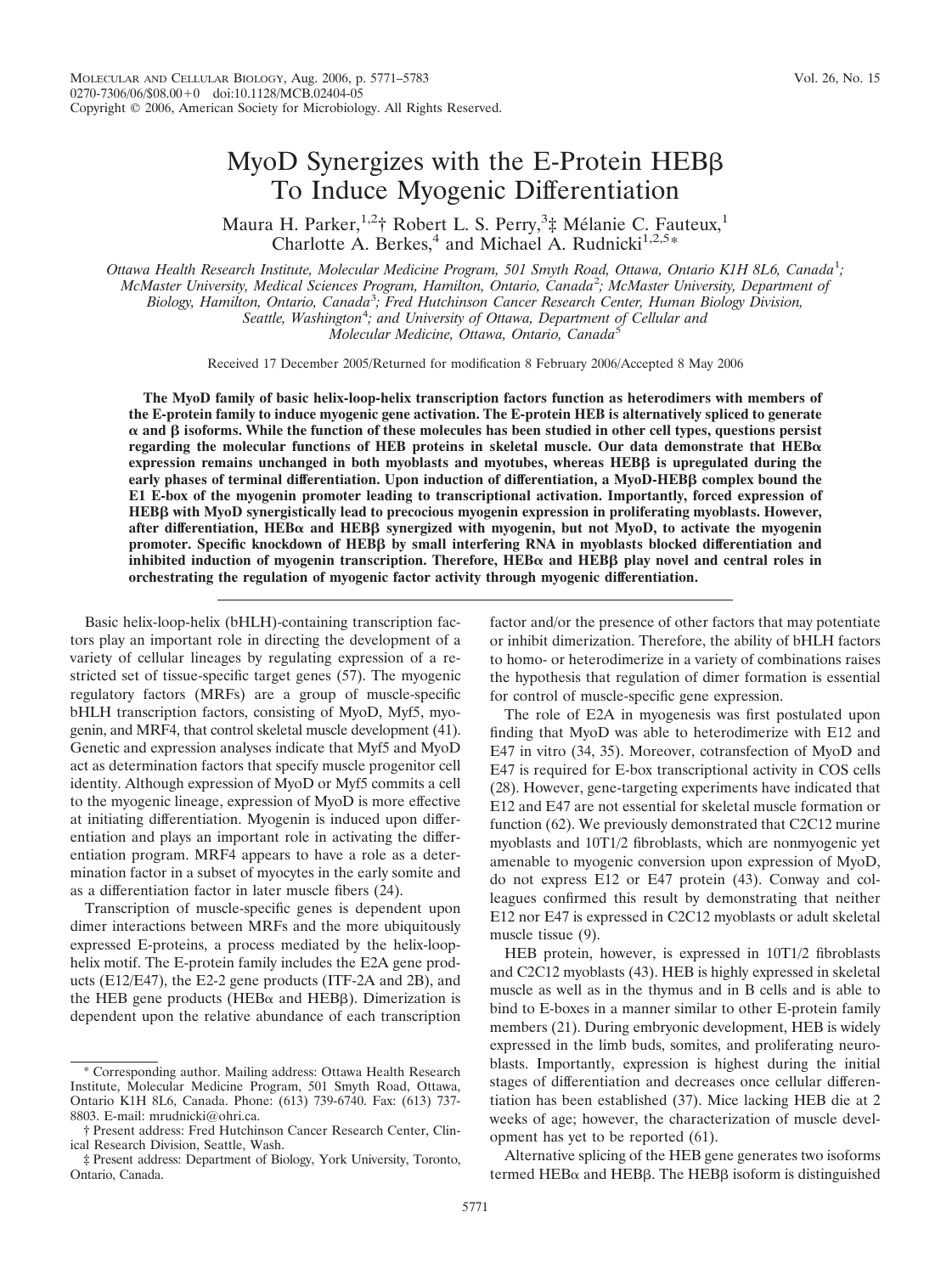by insertion of a 24-amino-acid ankyrin-like motif, resulting from inclusion of a 72-bp alternate exon  $(27)$ . HEB $\beta$  differs from HEB $\alpha$  in DNA binding affinity as well as homo- and heterodimerization properties. Prediction of the domain structure of HEB, based on studies of E12 and E47, reveals that this motif intersects the second putative activation domain (AD2) and may alter one face of the  $\alpha$ -helix present in this domain (18, 32, 33).

To determine if HEB plays a role in specifically regulating MRF transcriptional activity, we asked if  $HEB\alpha$  and  $HEB\beta$ show evidence of distinct transcriptional partner preferences or exhibit unique regulatory properties during skeletal muscle differentiation. Our experiments establish an essential and novel role for HEB<sub>β</sub> in regulating the switch from *myogenin* repression to *myogenin* activation as an immediate-early step in the myogenic differentiation program. We demonstrate that  $HEB\alpha$  and  $HEB\beta$  specifically regulate MyoD transcriptional activity during early differentiation and myogenin activity later in differentiation. Furthermore, we show that  $HEB\alpha$  and HEB<sub>B</sub> function uniquely on different promoters and, more importantly, function distinctly on the same promoter. Impor $t$  tantly, we demonstrate that specific loss of  $HEB\beta$  expression in myoblasts inhibited myogenin expression and fusion of myoblasts during differentiation. Together, the data establishe a novel mechanism by which MRF/HEB complexes and isoform switching are critical to activating the terminally differentiated phenotype during skeletal muscle development.

#### **MATERIALS AND METHODS**

**Cell culture and transfections.** C3H10T1/2 fibroblasts (CCL-226; ATCC) and C2C12 myoblasts (CRL-1772; ATCC) were maintained in growth medium (GM) consisting of Dulbecco's modified eagle medium (DMEM; Invitrogen) supplemented with 10% fetal bovine serum (FBS; Gemini Bioscience), 0.1 units/ml of penicillin, and 0.1  $\mu$ g/ml of streptomycin (1×; Invitrogen). Transfections were performed using the calcium phosphate method as previously described (43). Briefly, 1 day prior to transfections, cells were plated at  $3.5 \times 10^4$  cells per 60-mm dish (Falcon) for 10T1/2 cells, or  $2.5 \times 10^4$  cells per 60-mm dish for C2C12 cells. Cells were incubated with the calcium phosphate precipitate for 16 h, washed twice with phosphate-buffered saline (PBS) and refed with GM. Twenty-four hours after refeeding, cells were either harvested (GM) or washed once with PBS and refed with differentiation medium (DM; DMEM plus 2% horse serum [Invitrogen] and penicillin/streptomycin) and cultured for an additional 48 h. Transfections were assayed for efficiency by inclusion of a plasmid expressing either  $\beta$ -galactosidase or green fluorescent protein.

Primary myoblasts were isolated as described previously (46) and maintained in Ham's F-10 medium (Invitrogen) supplemented with 20% FBS,  $2\times$  penicillin/ streptomycin, and 12.5 ng/ml basic fibroblast growth factor (Invitrogen). Primary myoblasts were induced to differentiate by washing the cells once with PBS and refeeding them with DMEM supplemented with 5% horse serum and  $2\times$  penicillin/streptomycin.

**Plasmids.** Plasmids expressing MyoD, Myf5, or myogenin were constructed in  $pEMSV$  as previously described (13). Expression plasmids encoding  $HEB\alpha$  and HEBß were constructed by reverse transcription (RT)-PCR using RNA from differentiating primary myoblasts as a template and primers specific for the N and C termini of murine HEB: F1, 5-ATGAATCCCCAGCAGCAGCGCAT G-3'; R1, 5'-CCATGGTCAGATGACCCATAGGGTTGGT-3'.

The PCR products were cloned into the EcoRI site of pEMSV. The plasmids encoding ITF-2A and ITF-2B were kind gifts from Ilona Skerjanc. The E12 expression plasmid was a kind gift from Lauren Snider, and the E47 expression plasmid was a kind gift from Cornelius Murre. The *4R*-*Luc* plasmid was constructed by cloning the BamHI fragment from 4RtkCAT (55) into the BglII site of the pGL3 promoter reporter vector (Promega). The BamHI fragment from MLC-CAT (14) was also cloned into the BglII site of this vector to obtain the *MLC*-*Luc*. Myogenin-luciferase (*Mgn*-*Luc*) and the E-box mutants were constructed as previously described (5). Plasmids encoding deletion mutants of MyoD and the activated mutant of MEK1 were previously described (43). Vectors lacking cDNA inserts or promoter elements were used as controls in the transfections.

**RNA isolation.** C2C12 myoblasts and 10T1/2 fibroblasts were grown to approximately 85 to 90% confluence in 60-mm dishes and either harvested as a GM sample or washed once with PBS and refed with DM. The cells were then harvested at various time points after being refed with DM. RNA was isolated according to manufacturer's instructions using the RNeasy mini kit (QIAGEN). The RNA was quantitated, and  $5 \mu$ g was run on a formaldehyde gel to ensure integrity.

**RT-PCR.** RT-PCR was carried out using the RNA PCR core kit (Applied Biosystems). Briefly, 1  $\mu$ g of RNA was reverse transcribed for 1 h at 42 $\degree$ C using random hexamers. One-eighth of the reaction mixture was used in a PCR (20 cycles) with primers specific for β-actin (forward, 5'-TGAGACCTTCAACACC CCAG-3'; reverse, 5'-GAGCCAGAGCAGTAATCTCC-3') to ensure proper quantitation of the RNA. One-fourth of the reaction mixture was used in a PCR (30 cycles) with primers specific for HEB or E2A: HEB forward, 5-GATCTC CTTCACCTCTCACAG-3; HEB reverse, 5-TAGTAGGCAGACTGGTAGA AG-3'. The primers for E2A were specific for the bHLH: E12 forward, 5'-CC AGACGAGGACGAGGACGAC-3; E47 forward, 5-AGTACAGATGAGGT GCTGTCC-3'; E2A reverse, 5'-ACCACGCCAGACACCTTCTCC-3'. The PCRs were optimized to ensure that amplification was within the linear range.

**Protein extraction.** Cells were washed twice with PBS, scraped with NP-40 lysis buffer (50 mM HEPES [pH 7.5], 150 mM NaCl, 1% NP-40, 1.5 mM MgCl<sub>2</sub>, 1 mM dithiothreitol, 10 mM NaF, 0.5 mM phenylmethylsulfonyl fluoride, 0.5 mM Na<sub>3</sub>VO<sub>4</sub>, 1  $\mu$ g/ml aprotinin, 1  $\mu$ g/ml pepstatin, and 1  $\mu$ g/ml leupeptin), and transferred to a 1.5-ml Eppendorf tube. The cells were incubated on ice for 30 to 45 min with periodic vortexing, and the lysates cleared by centrifugation. Protein concentration was determined using the modified Bradford assay (Bio-Rad) using bovine serum albumin as a standard.

**Immunoblotting and antibodies.** Western blot analysis was performed as described previously (43). The antibodies used were anti-HEB (A-20; Santa Cruz), anti-MyoD (C-20; Santa Cruz), anti-myogenin (F5D; Developmental Studies Hybridoma Bank), anti-Myf5 (C-20; Santa Cruz), anti-E2A (V-18; Santa Cruz), anti-tubulin (DM1A; Sigma), and anti-glyceraldehyde-3-phosphate dehydrogenase (GAPDH) (Ambion). For immunoblotting, all antibodies were used according to the manufacturer's instructions, and anti-myogenin was used at 1:10 (hybridoma supernatant). Anti-mouse and anti-rabbit secondary antibodies were used at 1:2,000 (Bio-Rad) and were detected using enhanced chemiluminescence (Amersham-Pharmacia).

**Chromatin immunoprecipitation assays.** For each immunoprecipitation, the protein and DNA in approximately  $1 \times 10^6$  C2C12 myoblasts/myotubes or 1.5  $\times$ 10<sup>6</sup> transfected 10T1/2 fibroblasts were cross-linked by the addition of formaldehyde directly to the culture medium to a final concentration of 1% and incubated for 10 min at 37°C. The cells were washed twice with ice-cold PBS containing protease inhibitors (PBS+; 1 mM phenylmethylsulfonyl fluoride, 1  $\mu$ g/ml aprotinin, 1  $\mu$ g/ml leupeptin, 1  $\mu$ g/ml pepstatin A). The cells were lysed with 200 µl of sodium dodecyl sulfate lysis buffer (Upstate), and the samples from the same cell type were pooled and redivided so each immunoprecipitation represented the same amount of starting material. The cross-linked protein-DNA complexes were isolated according to the manufacturer's instructions (chromatin immunoprecipitation [ChIP] assay kit; Upstate). For input DNA, 50 l of sample was removed prior to the immunoprecipitation (IP), the cross-links were reversed as instructed in the kit protocol, and the DNA was purified using the PCR purification kit (QIAGEN). The amount of input DNA was quantitated using the PicoGreen double-stranded DNA quantitation kit (Molecular Probes).

The antibodies used to immunoprecipitate the complexes were all supplied by Santa Cruz (anti-MyoD [C-20], anti-HEB [A-20], anti-Myf5 [C-20], and antimyogenin [M-225]) and used at 1  $\mu$ g per IP. After the IP, the immunoprecipitated complexes were washed according to the manufacturer's protocol, the cross-links were reversed, and the DNA was purified.

Input DNA (8.2 ng) from 10T1/2 samples and 1.2 ng of input DNA from C2C12 samples were used in a 25-cycle PCR. The amount of immunoprecipitated DNA used for each PCR was determined based on the concentration of input DNA. PCRs were optimized to ensure that amplification was within the linear range, and the primers used were previously described (3).

**Reporter assays.** Transfected cells were washed twice with PBS and scraped with  $1 \times$  reporter lysis buffer (Promega). The cells were incubated on ice for 30 min with periodic vortexing, followed by one round of freeze-thaw lysis. The extracts were centrifuged and the supernatant transferred to a new tube. Luciferase activity was assayed using 10 to 15  $\mu$ l of extract and the luciferase assay system (Promega). The protein concentration was determined using the modified Bradford assay (Bio-Rad), and the relative light units (RLUs) from the luciferase assay were normalized using protein concentration. Relative activity was deter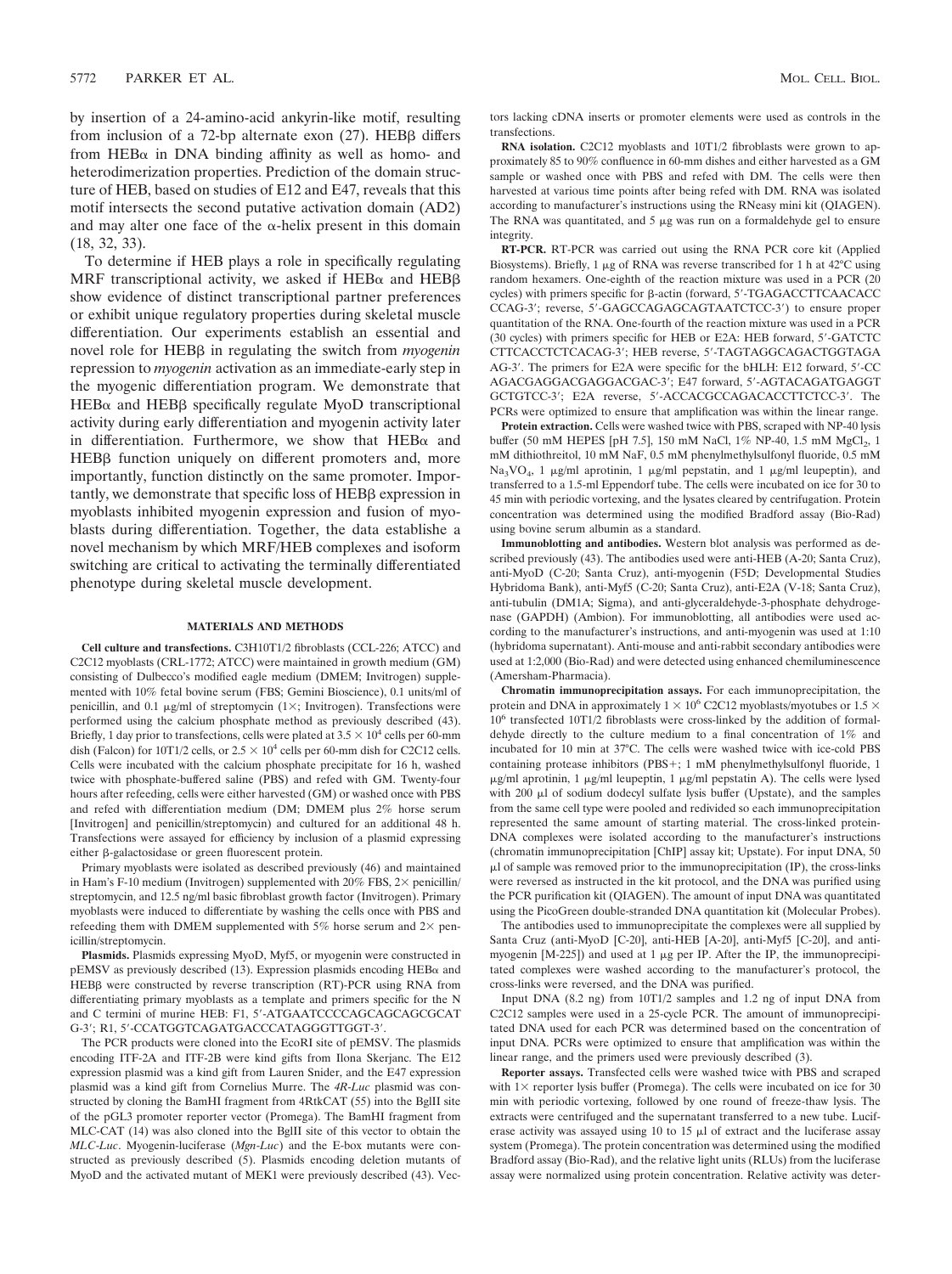mined by setting the RLUs for the reporter vector-alone sample as 1. Synergy is defined as

$$
synergy = \frac{RLUs(MRF + HEB)}{RLUs(MRF) + RLUs(HEB)}
$$

where the RLUs represent luciferase activity normalized to protein concentration.

**siRNA.** HEB target sequences were chosen from a group of possible sequences from the small interfering RNA (siRNA) target finder website (Ambion). The following DNA oligonucleotides were synthesized (Alpha DNA): no. 15, 5-AAT GAC AGT CGA TTA GGA ACC CCTGTCTC-3 (antisense), 5-AA GGT TCC TAA TCG ACT GTC A CCTGTCTC-3' (sense); no. 36, 5'-AAT CTC CTA GTT ACC CAT CTC CCTGTCTC-3 (antisense), 5-AA GAG ATG GGT AAC TAG GAG A CCTGTCTC-3' (sense); no. 67, 5'-AAT GCA TCA ATT GGA AAC CTC CCTGTCTC-3' (antisense), 5'-AA GAG GTT TCC AAT TGA TGC A CCTGTCTC-3 (sense); no. 60 5-AAC TTC ACG AGC ATT TGC AAG CCTGTCTC-3' (antisense), 5'-AA CTT GCA AAT GCT CGT GAA G CCTGTCTC-3' (sense). siRNA molecules were constructed using the *Silencer* siRNA construction kit (Ambion). GAPDH siRNA was synthesized using DNA oligonucleotides provided by Ambion and served as a positive control. The siRNA was labeled with Cy3 using the *Silencer* siRNA labeling kit (Ambion) to permit visualization of transfected cells.

C2C12 myoblasts were plated at  $1 \times 10^4$  cells per 35-mm plate. The following day, the cells were transfected with 18.75 pmol of siRNA using Oligofectamine (Invitrogen) and cultured for 2 days. The cells were washed once with PBS, refed with DM without penicillin/streptomycin, and cultured for 48 or 96 h.

**Immunocytochemistry.** Cells were fixed with 4% paraformaldehyde–PBS for 5 min at room temperature, and the fixation was stopped with 100 mM glycine– PBS for 5 min. The cells were washed three times with PBS and permeabilized in 0.3% Triton X-100–PBS for 5 min, followed by another three washes in PBS. The cells were blocked in 10% goat serum–PBS for 1 h, followed by incubation for 1 h with primary antibody (F5D [anti-myogenin] or MF20 [anti-myosin heavy chain], 1:20 in 10% goat serum–PBS; Developmental Studies Hybridoma Bank). The cells were then washed three times in PBS and incubated with fluorescein isothiocyanate-conjugated anti-mouse secondary (1:200 in 10% goat serum–PBS; Chemicon) for 1 h. The cells were washed three times in PBS, and nuclei were stained with  $4'$ ,6'-diamidino-2-phenylindole (DAPI; 0.25  $\mu$ g/ml in PBS) for 5 min. The cells were washed once in PBS and mounted with fluorescence mounting medium (DAKO).

#### **RESULTS**

**Induction of HEBβ during myogenic differentiation.** To examine the expression pattern of HEB and E2A during myogenic differentiation, Western blots were performed using extracts from C2C12 myoblasts, primary murine myoblasts, and 10T1/2 fibroblasts. C2C12 myoblasts and primary myoblasts were grown to 85 to 90% confluence and either harvested for protein isolation (GM; DMEM plus 10% FBS) or switched to differentiation medium (DM; DMEM plus 2% horse serum). The cells were harvested and the protein isolated daily over a 4-day period after stimulation with DM. Western blot analysis of protein extracts using an antibody that recognized both isoforms of HEB demonstrated that HEB was abundantly expressed in all three cell types (Fig. 1A). However, expression of HEB protein was almost undetectable by 4 days after the onset of differentiation in myoblasts, suggesting that stability of HEB protein, or translation of the message, is regulated during myogenic differentiation (Fig. 1A).

Western analysis revealed readily detectable E12 and E47 protein in tibialis anterior muscle (Fig. 1A, lane 1), transfected fibroblasts (Fig. 1A, lanes 2 and 3), and adult mouse mammary tissue (not shown). Strikingly, expression of E12 and E47 was below the limit of detection in C2C12 myoblasts, primary myoblasts, and 10T1/2 fibroblasts (Fig. 1A, lanes 4 to 14). Therefore, the low abundance of E12 and E47 and high expression of



FIG. 1. HEB expression is highly regulated in proliferating and differentiating myoblasts. (A) Western analysis of HEB and E2A expression reveals abundant HEB protein but no detectable E2A protein in myoblasts and fibroblasts. (B) RNA was isolated from a differentiation time course of C2C12 myoblasts and 10T1/2 fibroblasts and analyzed by RT-PCR.  $HEB\alpha$  was expressed under both growth and differentiation conditions in C2C12 cells, whereas *HEB* $\beta$  was induced upon differentiation. (C) RT-PCR detection of *E12* and *E47* mRNAs in C2C12 and 10T1/2 cells.  $\alpha$ -HEB, anti-HEB;  $\alpha$ -E2A, anti-E2A; TA, tibialis anterior muscle.

HEB proteins suggested that HEB is a significant transcriptional partner of the MyoD family of bHLH factors in myogenic cells.

To investigate the expression pattern of the two isoforms of HEB in myogenic differentiation, RT-PCR was performed using RNA isolated from a differentiation time course of C2C12 myoblasts and 10T1/2 fibroblasts (Fig. 1B). C2C12 myoblasts and 10T1/2 fibroblasts were grown to 85 to 90% confluence and either harvested for RNA isolation (GM; DMEM plus 10% FBS) or switched to differentiation medium (DM; DMEM plus 2% horse serum). The cells were harvested and the RNA isolated daily over a 4-day period after stimulation with DM.

To distinguish  $HEB\alpha$  from  $HEB\beta$ , PCR primers were designed that flanked the region surrounding the 72-bp ankyrinlike motif. RT-PCR analysis indicated that expression of  $HEB\alpha$  mRNA remained constant throughout both proliferation and differentiation in C2C12 myoblasts (Fig. 1B) and primary myoblasts (not shown). By contrast, expression of HEBB was induced upon differentiation with increased expression evident as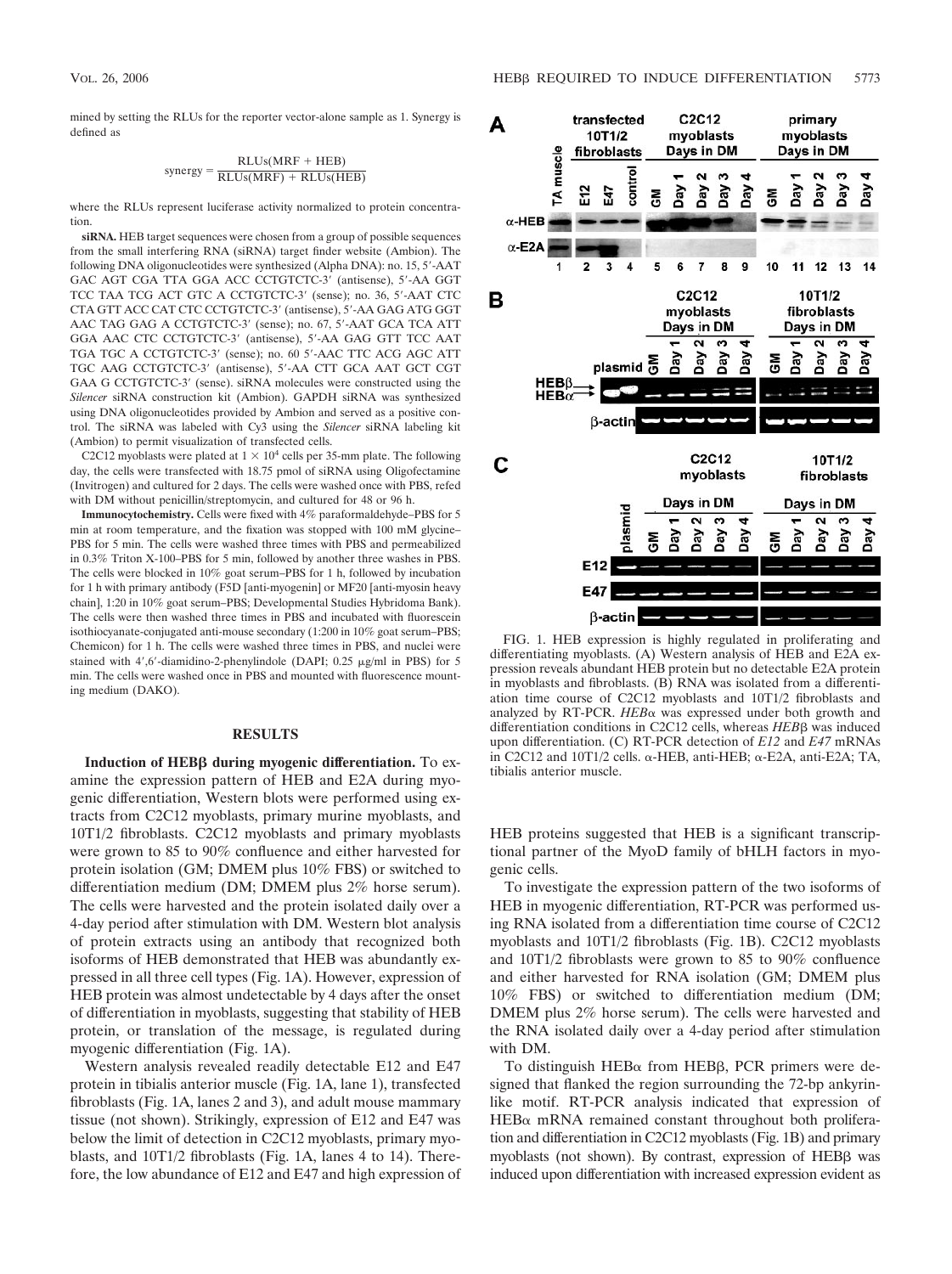

FIG. 2. HEB binds muscle-specific promoters. ChIP revealed that binding of HEB to the *myogenin* promoter and *MLC* enhancer increased markedly after differentiation. Amylase was amplified as a control for specificity, and input DNA was amplified with each primer set to ensure proper DNA quantitation.  $\alpha$ -HEB, anti-HEB;  $\alpha$ -MyoD, anti-MyoD;  $\alpha$ -Myf5, anti-Myf5;  $\alpha$ -myogenin, antimyogenin.

differentiation proceeded (Fig. 1B). Notably, 10T1/2 fibroblasts displayed no modulation in HEB isoform expression in highversus low-mitogen conditions or upon expression of MyoD (Fig. 1B; data not shown). Furthermore, levels of E12 and E47 mRNAs, as well as ITF-2A and ITF-2B mRNAs, remained unaltered in myoblasts through differentiation or in 10T1/2 fibroblasts after serum withdrawal (Fig. 1C; data not shown). Thus, the absence of HEB<sub>B</sub> in proliferating myoblasts and its upregulation during myogenic differentiation is consistent with a differentiation-specific role for HEB $\beta$ .

**HEB regulates binding of MyoD to muscle-specific promoters.** To determine if HEB is associated with promoters of myogenicity-specific genes, ChIP assays were performed using either proliferating or differentiating C2C12 myoblasts (Fig. 2). Prior to the immunoprecipitation, a small volume of the extract from each sample was removed, the cross-links reversed, and the DNA purified. This "input" DNA was carefully quantitated, and the amount of IP DNA used in each PCR was determined by normalizing it to the amount of input DNA for each immunoprecipitation. This was to ensure that the amount of DNA used in each IP PCR reflected the same amount of starting material. PCR amplification of the IP DNA was undertaken with primers specific for the *myogenin* promoter and the *MLC* enhancer; primers specific for the amylase promoter served as a negative control (Fig. 2, lanes 1 to 8). The input DNA was also amplified with the same primers to ensure accurate quantitation (Fig. 2, lanes 9 to 16).

In proliferating C2C12 myoblasts, both a HEB-specific antibody and a MyoD-specific antibody coimmunoprecipitated DNA corresponding to the *myogenin* promoter and the *MLC* enhancer but not the *amylase* promoter (Fig. 2, lanes 1 and 2). However, binding of MyoD and HEB to the *myogenin* and *MLC* enhancer promoter appeared minimal, even though both MyoD and HEB were expressed in proliferating myoblasts (data not shown). Myf5, on the other hand, is associated with the *MLC* enhancer during proliferation but is not associated with the *myogenin* promoter (Fig. 2, lane 3). A band corresponding to the *MLC* enhancer appears in the PCR amplification of the anti-myogenin ChIP DNA, but it is not enriched for relative to the amylase-negative control, indicating that myogenin is not associated with the enhancer in proliferation (Fig. 2, lane 4). This is consistent with myogenin expression

being restricted to differentiating C2C12 myoblasts (data not shown).

After 2 days in differentiation medium, MyoD, myogenin, and HEB were all associated with the *myogenin* promoter, yet Myf5 was conspicuously absent (Fig. 2A, lanes 5 to 8). In a similar manner, binding of MyoD, myogenin, and HEB to the *MLC* enhancer was enhanced during differentiation relative to proliferation (Fig. 2, lanes 5, 6, and 8). This was expected since both myogenin and MLC are expressed exclusively during differentiation. Interestingly, Myf5 remained associated with the *MLC* enhancer after 2 days in differentiation medium (Fig. 2, lane 7). Neither the *myogenin* promoter nor the *MLC* enhancer could be amplified from anti-E12/E47 ChIP DNA (data not shown). These findings indicate that HEB binds to myogenic E-boxes directly or indirectly in association with MyoD or myogenin.

HEBα and HEBβ differentially synergize with MyoD and **myogenin in a differentiation-specific manner.** To study the role of HEB in transcriptional activation, the mouse cDNAs for both HEB $\alpha$  and HEB $\beta$  were cloned by RT-PCR using mRNA isolated from differentiating wild-type primary myoblasts. The full-length cDNAs were cloned into the EMSV vector, the same vector from which the MRFs were expressed. MRF transcriptional activity was assessed using reporter vectors containing either a portion of the murine myogenin promoter (*Mgn*-*Luc*) or rat myosin light chain enhancer (*MLC*-*Luc*).

To determine the effect of each HEB isoform on each MRF, 10T1/2 fibroblasts were transfected with each reporter vector individually and one of *EMSV*-*MyoD*, -*Myf5*, -*myogenin*, or *EMSV* control in addition to *EMSV*-*HEB*, *EMSV*-*HEB*-, or *EMSV* alone. To ensure similar transfection efficiency, cells were transfected with a plasmid expressing *lacZ* under control of the simian virus 40 promoter in addition to each combination of plasmids indicated in Fig. 3. The cells were fixed, and examination of *lacZ* expression using 5-bromo-4-chloro-3-indolyl-β-D-galactopyranoside (X-Gal) demonstrated that the transfection efficiency was similar in all transfection conditions (data not shown). Moreover, each relative activation value, or synergy value, represents the average of results from 9 or 12 samples from 3 or 4 different experiments, and the error bars represent the standard deviations. In proliferation conditions (GM), both HEB $\alpha$  and HEB $\beta$  increased the activity of MyoD on *MLC*-*Luc* but not Myf5 or myogenin activity (Fig. 3A, GM, Fold Activation panel). In differentiation conditions (DM), only the activity of myogenin was increased, and this was done specifically through HEB $\alpha$  (Fig. 3A, DM, Fold Activation panel).

A potential complication was that two transcription factors, both capable of binding to the E-box sequence, were being assayed. Therefore, to determine if the increase in activity was additive (each transcription factor acting separately to increase activity) or synergistic (the two factors acting cooperatively to increase activity), a value, designated as "synergy" was calculated (32). If the value for synergy was 1, or close to 1, then HEB and the MRF were deemed to be activating expression of the reporter independently of each other. If the value was significantly greater than 1, then the two transcription factors were considered to have functioned cooperatively to activate expression of the reporter (see Materials and Methods for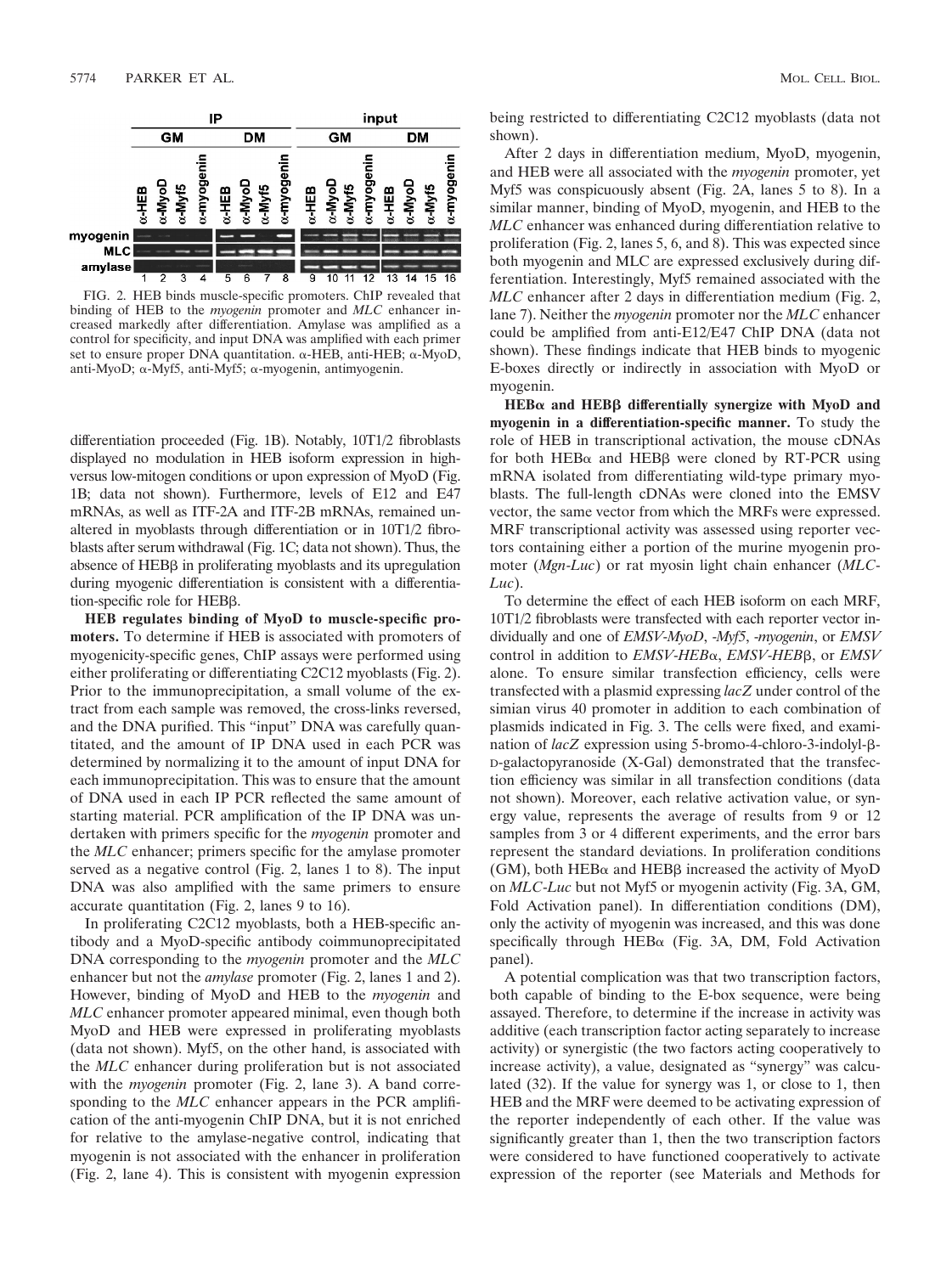

FIG. 3. HEB-dependent increase in MRF activity is synergistic and multifaceted. (A) 10T1/2 fibroblasts were transfected with the *MLC*-*Luc* reporter plasmid, plasmids expressing MyoD, Myf5, or myogenin, and either HEBα or HEBβ expression plasmids. The panels on the left represent relative activation. The activity of the *MLC*-*Luc* reporter plasmid alone was arbitrarily set at 1, and the activity in the presence of the effectors was determined relative to this value (fold activation). The bars represent the mean relative activation, and the error bars represent standard deviations  $(n = 9)$ . The panels on the right represent synergy (see Materials and Methods). The horizontal line represents the value at which the two effectors function independently or additively. The bars represent the mean synergy value, and the error bars represent standard deviations  $(n = 9)$ . (B) The same transfection as for panel A but with the *Mgn*-*Luc* reporter plasmid.

mathematical formula for synergy). The important distinction is that synergy quantitatively represents the ability of two transcription factors to increase transcriptional activation of a reporter as partners in a complex or dimer, whereas relative activation simply reflects the increase in activity resulting from the activity of transcription factors that may or may not function cooperatively.

Coexpression of  $HEB\alpha$  and MyoD increased activity of the *MLC* enhancer more than threefold (synergy value) relative to the activity of the enhancer in the presence of MyoD and HEB $\alpha$  individually (Fig. 3A, GM, Synergy panel). HEBB also

acted synergistically with MyoD in proliferation conditions to activate the *MLC* enhancer fourfold higher relative to each factor functioning individually (Fig. 3A, GM, Synergy panel). Although the cells were maintained in growth medium, they initiated differentiation, as indicated by expression of endogenous myogenin (Fig. 4A, lanes 4 to 6). This suggested that the increase in activity is representative of the initial stages of differentiation rather than a true proliferative response.

This also suggests that the increase in activity may also be due to HEB in complex with myogenin. However, neither HEB $\alpha$  nor HEBB synergistically activated the *MLC* enhancer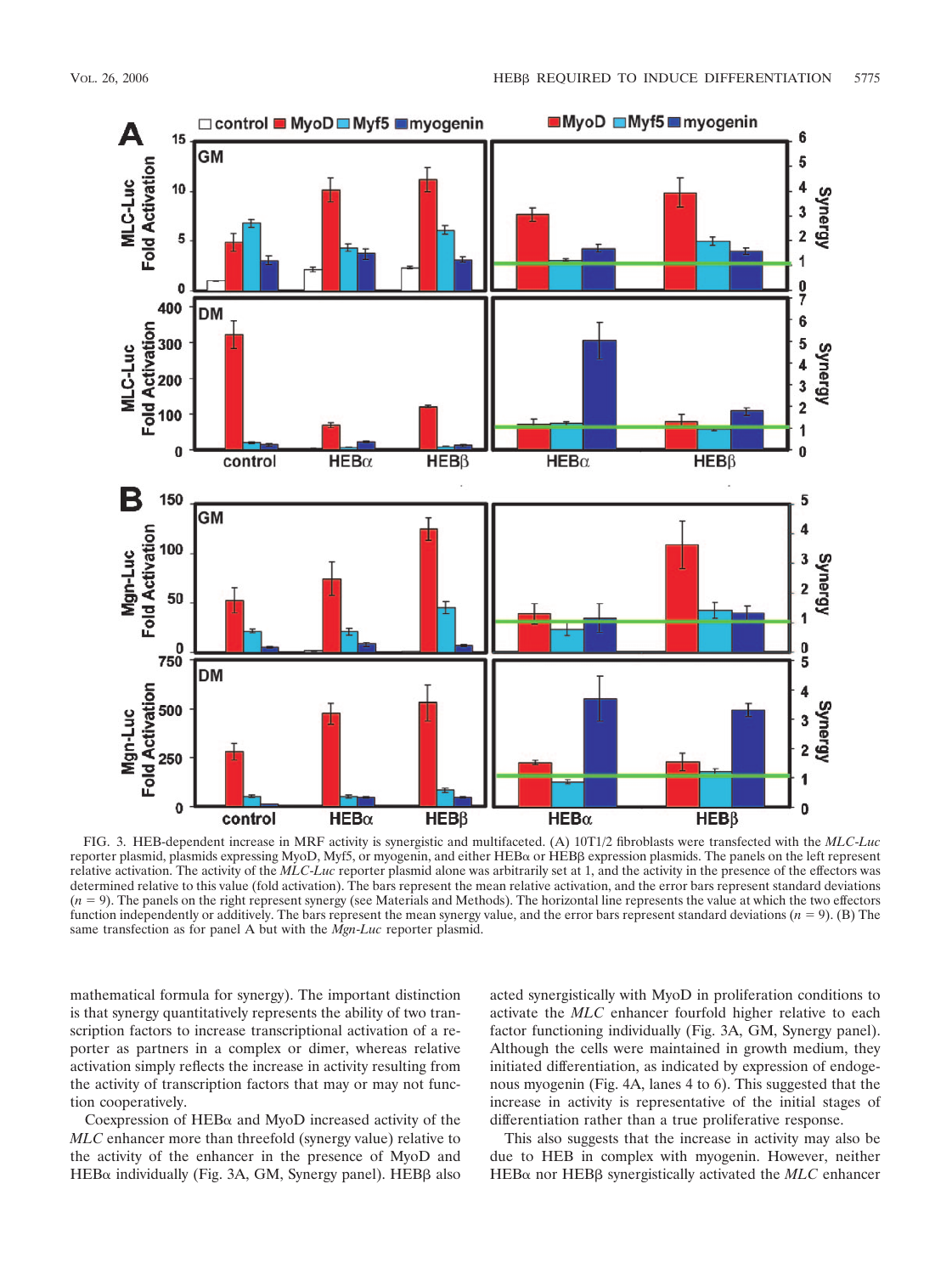

FIG. 4. HEBB enhances MyoD-mediated expression of endogenous myogenin. (A) 10T1/2 fibroblasts were transfected as indicated and maintained in growth medium. Protein was isolated, and  $25 \mu$ g was analyzed by Western blotting with the indicated antibodies. The expression of tubulin was monitored as a control for protein quantitation. (B) The same transfection and Western blots as for panel A, but protein was isolated from cells induced to differentiate for  $\overline{2}$  days after transfection. (C) The same transfection as for panels A and B, but RNA was isolated and analyzed by RT-PCR. Transfection of HEB $\alpha$  specifically increases levels of HEB $\alpha$ , and transfection of HEB $\beta$  specifically increases levels of HEB $\beta$ .  $\alpha$ -MyoD, anti-MyoD;  $\alpha$ -Myf5, anti-Myf5;  $\alpha$ -myogenin, antimyogenin;  $\alpha$ -HEB, anti-HEB;  $\alpha$ -tubulin, antitubulin.

in the presence of myogenin in GM (Fig. 3A, GM, Synergy panel). Moreover, after 2 days in differentiation medium,  $HEB\alpha$  specifically synergized with myogenin and not MyoD to activate the *MLC* enhancer (Fig. 3A, DM, Synergy panel). This corresponded with the results observed in C2C12 myoblasts in which only HEB $\alpha$  activated the *MLC* enhancer (data not shown).

The activity of the *myogenin* promoter (*Mgn*-*Luc*) was regulated differently. HEBB specifically and synergistically activated the *myogenin* promoter in association with MyoD during the initial stage of differentiation (Fig. 3B, GM, Synergy panel). HEB $\alpha$  was unable to synergize with any of the MRFs to activate *Mgn*-*Luc*. However, in later differentiation, both HEB $\alpha$  and HEB $\beta$  synergized with myogenin and not MyoD to activate the *myogenin* promoter (Fig. 3B, DM, Synergy panel). Given that  $HEB\beta$  expression was restricted to differentiating myoblasts (Fig. 1B), these data strongly suggest that  $HEB\beta$ plays a role in the initiation of myogenic differentiation by regulating expression of myogenin.

To further validate the data obtained using reporter vector assays, we exogenously expressed the MRFs in 10T1/2 cells either alone or with  $HEB\alpha$  or  $HEB\beta$ . In agreement with the reporter vector assay results, HEBB was able to cooperate with MyoD to enhance expression of endogenous myogenin to a greater extent than HEB $\alpha$  (Fig. 4A, lanes 4 to 6). This was not the result of increased MyoD or Myf5 expression, as MyoD levels remained constant and Myf5 was undetectable in 10T1/2 cells transfected with MyoD. In addition, transfection with Myf5 did not induce expression of myogenin in GM, even when coexpressed with HEB isoforms (Fig. 5A, lanes 7 to 9). This is consistent with the ChIP data, in which Myf5 did not bind the *myogenin* promoter in vivo (Fig. 2A).

Consistent with the transfection data, myogenin-mediated expression of myogenin in serum-starved 10T1/2 fibroblasts was enhanced in the presence of exogenous  $HEB\alpha$  and  $HEB\beta$ (Fig. 5B, lanes 4 to 6 and 10 to 12). This was not the result of myogenin-induced expression of endogenous MyoD, as MyoD was undetectable by Western blotting (Fig. 4B, lanes 10 to 12). In addition, it was not the result of a HEB-mediated increase in the activity of the *MSV* long terminal repeat, since the expression of *EMSV*-*MyoD* and *EMSV*-*Myf5* were not altered in the presence of either  $HEB\alpha$  or  $HEB\beta$ .

Surprisingly, the level of HEB protein remained constant even after transfection with plasmids encoding HEB $\alpha$  or HEBB. Given that the antibody recognizes both isoforms of HEB, we sought to determine if the level of each isoform was altered after transfection. 10T1/2 cells were transfected as indicated on Fig. 4C, and RNA was isolated from cells maintained in GM or induced to differentiate for 2 days (in DM) (Fig. 4C). RT-PCR analysis demonstrated that exogenous expression of HEB $\alpha$  resulted in a predominance of the HEB $\alpha$ isoform and exogenous expression of  $HEB\beta$  resulted in a predominance of the  $HEB\beta$  isoform in all transfection conditions. Taken together, these data reveal a hitherto unknown role for  $HEB\beta$  in directing transcription during initiation of myogenic differentiation.

**Binding to the E1 E-box in the** *myogenin* **promoter by MyoD-**HEB<sub>p</sub> regulates induction of transcription during differenti**ation.** The observation that  $HEB\alpha$  and  $HEB\beta$  are able to function in unique ways on the *myogenin* promoter suggested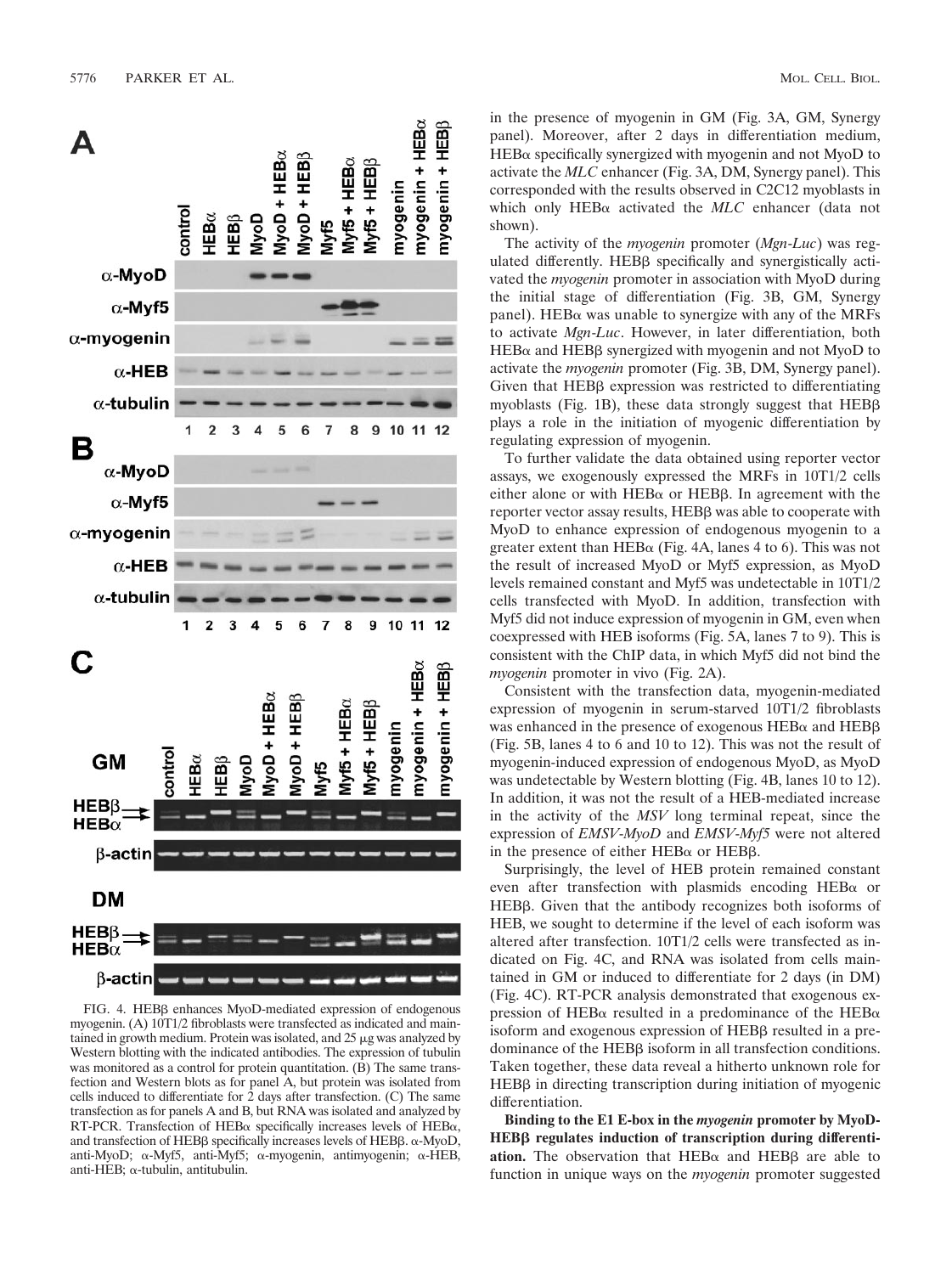

FIG. 5. MyoD activity on the myogenin promoter is E1 E-box specific. (A) Schematic diagram of the E-boxes in the *Mgn*-*Luc* reporter vector and the mutant reporter vectors in which the E1 E-box has been mutated (*Mgn*-*LucE1mut*), the E2 E-box has been deleted (*Mgn*-*LucDE2*), or both (*Mgn*-*LucE1mutDE2*). (B) Activity of *Mgn*-*Luc* in transfected 10T1/2 fibroblasts. Cells were transfected with either EMSV control, MyoD,  $HEB\alpha$ , or  $HEB\beta$  in addition to each of the reporter plasmids indicated. The cells were maintained in growth medium, harvested, and assayed for luciferase activity. The bars represent the mean activation relative to the control, and the error bars represent standard deviations  $(n = 3)$ . (C) Synergy between MyoD and HEB isoforms in the activation of *Mgn*-*Luc* in transfected 10T1/2 fibroblasts. Cells were transfected with combinations of MyoD and  $HEB\alpha$  or MyoD and  $HEB\beta$ . The horizontal line represents the value at which the two effectors function in an additive manner. The bars represent the mean synergy values, and the error bars represent standard deviations  $(n = 3)$ .

the possibility that specific complexes are being recruited to discrete E-boxes. The 224-bp minimal *myogenin* promoter required to recapitulate myogenin expression in vivo contains two consensus E-box sequences, E1 (CAGTTG) and E2 (CA CATG) (Fig. 5A). To determine which complex is regulated by HEB, reporter vectors, in which the E1 and E2 E-boxes are selectively mutated, were employed.

Mutation of the E1 E-box (*Mgn*-*LucE1mut*) or deletion of the E2 box (*Mgn*-*LucE2*) decreased MyoD-mediated activation of the *myogenin* promoter during early differentiation (Fig. 5B). Moreover, the double mutant reporter vector (*Mgn*- $LucE1^{mut}/\Delta E2$ ) was completely unresponsive to MyoD, demonstrating the importance of these two canonical E-boxes in MyoD-mediated activation of *Mgn*-*Luc*. By contrast, the ability of HEBα and HEBβ to activate *Mgn-Luc* transcription in the absence of MyoD was unaffected by mutation of E1 and was increased upon deletion of E2. Furthermore, HEBB and, more strikingly,  $HEB\alpha$  displayed dramatically increased activity on the double E-box mutant reporter vector (*Mgn*-*LucE1mut*/  $\Delta E2$ ). Interestingly, each canonical E-box is flanked by a noncanonical E-box. Importantly, Berkes and colleagues demonstrate that in vitro-translated MyoD and E12 are able to bind to the noncanonical E-boxes (5). This suggests that  $HEB\alpha$  and  $HEB\beta$  are able to bind to the noncanonical E-boxes in the myogenin promoter. Moreover, the data also indicate that the canonical E-boxes, E1 and E2, function in two ways—activating *myogenin* transcription in the presence of MyoD and precluding activation of the *myogenin* promoter in the absence of MyoD.

As previously described, synergy reflects the ability of two transcription factors to function cooperatively as a complex. A synergy value of 1 indicates that the two factors function independently, and a value greater than 1 is indicative of cooperation. However, a value less than 1 reflects active repression of the complex. This may involve repression of a complex that is bound to DNA or inhibition of DNA binding. Simply inhibiting the formation of the active complex without affecting DNA binding of each individual factor would result in independent activity (synergy  $= 1$ ).

In the absence of the E1 E-box,  $HEB\alpha$  and  $HEB\beta$  functioned as repressors of MyoD activity on the *myogenin* promoter, as evidenced by synergy values of less than 1 (Fig. 5C). Importantly, MyoD-HEBB synergy was more dramatically reduced than MyoD-HEB $\alpha$  synergy. In contrast, deletion of the E2 E-box resulted in a robust twofold increase in synergy between MyoD and HEB $\beta$  (Fig. 5C). Both HEB $\alpha$  and HEB $\beta$ were unable to function synergistically with MyoD to activate *Mgn-LucE1<sup>mut</sup>*/ $\Delta E2$  (Fig. 5C). We interpret these data to suggest that, during initiation of differentiation, a transcriptionally active MyoD-HEB $\beta$  complex binds the E1 E-box to stimulate *myogenin* transcription. Furthermore, the increase in synergy in the absence of the E2 E-box suggests that an unidentified complex, bound to the E2 E-box, negatively regulates the activity of the E1 E-box.

**MEK1** specifically inhibits the MyoD-HEB $\alpha$  complex. There are a number of defined functional domains within MyoD, including a DNA binding domain (amino acids 102 to 162), a transcriptional activation domain (amino acids 3 to 56), and chromatin remodeling domains (amino acids 63 to 99 and 218 to 269) (12, 15, 49). Deletion of amino acids 3 to 56 (MyoD $\Delta$ 3-56) or 63 to 99 (MyoD $\Delta$ 63-99) abolishes transcriptional activity on a transiently transfected reporter vector and negatively impacts expression of a particular subset of MyoD-regulated genes (5, 49, 56; data not shown). Importantly, mutation of amino acids 96 and 98 (MyoD-W96A/C98A) or serine 253 (MyoD-S253P) alters the expression of a subset of genes distinct from that of MyoD $\Delta$ 3-56 (5). Specifically, full activation of myogenin expression requires these amino acids (Trp96, Cys98, and Ser253), yet these amino acids are not required for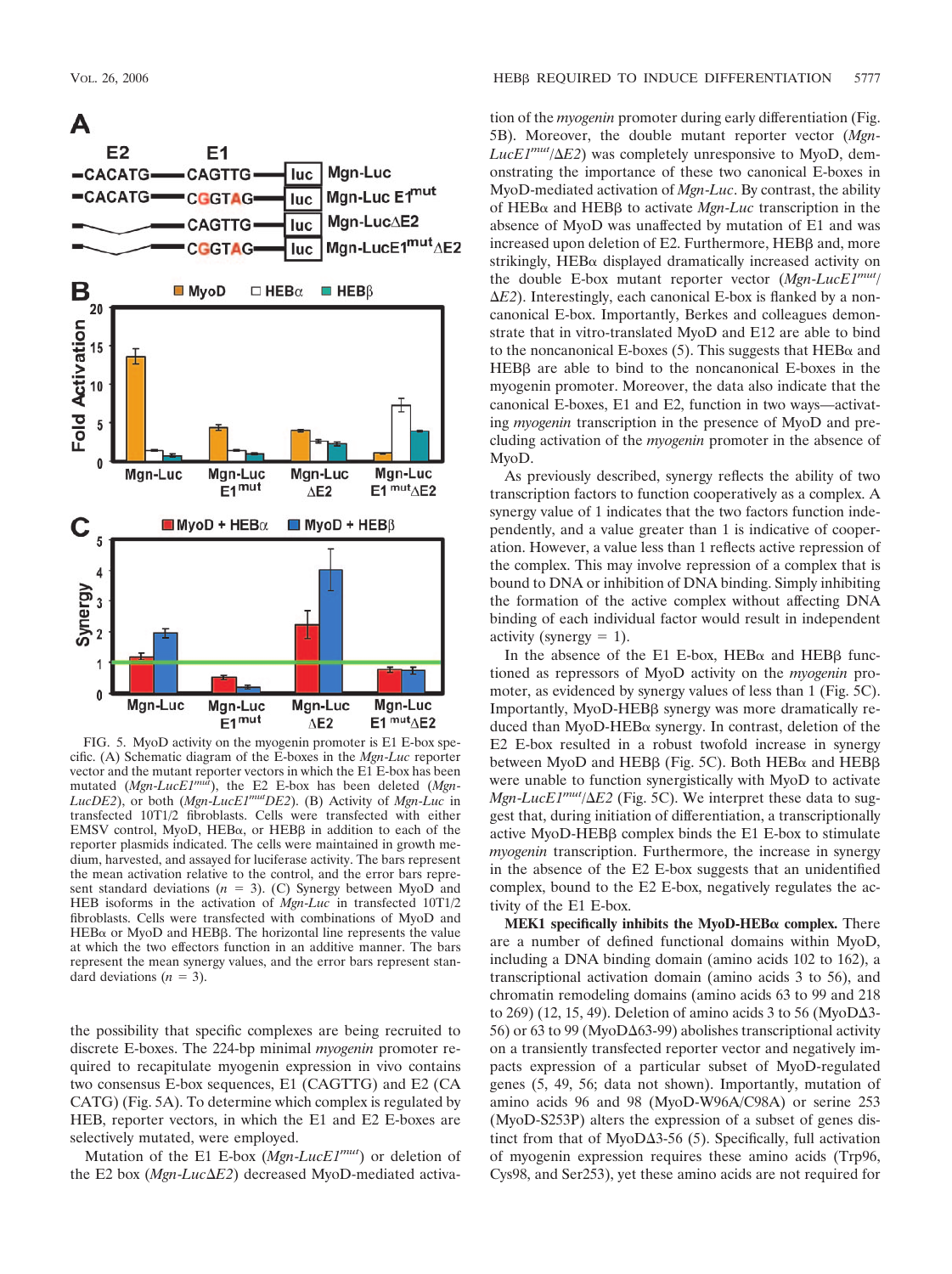expression of muscle creatine kinase, a gene induced later in myogenic differentiation (5). To investigate if specific regions within either the N or C terminus are required for HEBmediated synergistic activation of MyoD, deletion mutants of MyoD were cotransfected with either  $HEB\alpha$  or  $HEB\beta$  and *Mgn*-*Luc*.

Strikingly, the transcriptional activity of  $MyoD\Delta63-99$  was not increased by coexpression of  $HEB\alpha$  or  $HEB\beta$  and was unable to be synergistically activated by either isoform of HEB (Fig. 6A). This domain is implicated in maintaining stable binding of MyoD to the *myogenin* promoter by mediating the formation of a complex with the homeobox-containing protein Pbx1 (5). Our data suggest that amino acids 63 to 99 are also required for HEBB to synergize with MyoD and activate the *myogenin* promoter. Conversely, the activity of the *myogenin* promoter in the presence of MyoD $\Delta$ 3-56 and HEB $\beta$  is 10-fold higher than in the presence of MyoD $\Delta$ 3-56 alone. Moreover, MyoD lacking amino acids 3 to 56 (MyoD $\Delta$ 3-56) was fourfold more responsive to HEBB than wild-type MyoD, indicating that this region is responsible for negatively regulating the synergistic activity of the MyoD-HEBB complex (Fig. 6A).

We have previously demonstrated that MyoD lacking amino acids 3 to 56 (MyoD $\Delta$ 3-56) is unresponsive to MEK1mediated repression of MyoD activity, whereas deletion of amino acids 170 to 209 (MyoD $\Delta$ 170-209) has no effect (43). Moreover, expression of MyoD lacking amino acids 3 to 56 inhibits formation of a MyoD-MEK1 and HEB-MEK1 complex. However, the antibody that recognizes HEB is unable to distinguish between  $\alpha$  and  $\beta$  isoforms. If deletion of amino acids 3 to 56 increases MyoD-HEBB synergy and this region is important for MEK1-mediated repression of MyoD activity, then does MEK1 inhibit MyoD-HEBβ synergy?

An activated form of MEK1 (ActMEK1) was cotransfected with MyoD, MyoD $\Delta$ 3-56, or MyoD $\Delta$ 170-209 in addition to HEBα or HEBβ and *Mgn-Luc* (Fig. 6B and C). ActMEK1 dramatically reduced synergy of the MyoD-HEB $\alpha$  complex to a value less than 1, yet it had no effect on a complex containing MyoD3-56 and a modest effect on a complex containing MyoD $\Delta$ 170-209 (Fig. 6C). This indicates that ActMEK1 actively represses the MyoD-HEB $\alpha$  complex, and this repression requires amino acids 3 to 56. Activated MEK1 also reduced synergy of the MyoD-HEBB complex, but it did so to a value close to 1, indicating that the two transcription factors were functioning independently in the presence of activated MEK1 (Fig. 6D). Although it is possible that MEK1 inhibits formation of an active complex containing MyoD and HEBB, the data also suggest that activated MEK1 represses a MyoD-HEB $\alpha$ complex specifically. This is consistent with the fact that activated MEK1 is present during myoblast proliferation, at which point HEB $\alpha$ , but not HEB $\beta$ , is expressed (43) (Fig. 1).

Knockdown of HEBß inhibits differentiation. Our experiments indicate that, during initiation of myogenic differentiation, MyoD and HEB<sub>B</sub> synergistically activate *myogenin* transcription. These data therefore suggest that induction of  $HEB\beta$  in myoblasts acts as a switch that permits progression through the immediate early differentiation program. To investigate the effect of loss of HEB expression on myogenic differentiation, C2C12 myoblasts were transfected with siRNAs designed specifically for HEB (no. 15, 36, 67, and 60; see Materials and Methods for specific sequences) and assessed for myogenin



FIG. 6. MEK1 specifically inhibits the MyoD-HEB $\alpha$  complex. (A) 10T1/2 fibroblasts were transfected with the *Mgn*-*Luc* reporter vector, plasmids expressing either full-length (FL) MyoD or deletion mutants of MyoD in addition to  $HEB\alpha$  or  $HEB\beta$ . The bars represent the mean synergy values, and the error bars represent standard errors of the means  $(n = 8)$ . The green horizontal line represents the value at which the two effectors function independently or additively. (B) The same transfection as for panel A but including either empty vector or plasmid expressing activated MEK1. The bars represent the mean synergy values, and the error bars represent standard errors of the means  $(n = 8)$ . The green horizontal line represents the value at which MyoD and  $HEB\alpha$  function independently or additively. (C) The same transfection as for panel B but with  $HEB\beta$  instead of  $HEB\alpha$ .

expression 48 h after stimulation with differentiation medium (Fig. 7). Typically, transient transfection resulted in about 10 to 12% of cells transfected, as judged by Cy3-labeled siRNA uptake.

Transfection of GAPDH-specific siRNA effectively inhibited expression of GAPDH protein as demonstrated by Western blot analysis (Fig. 7A). This indicated that a dramatically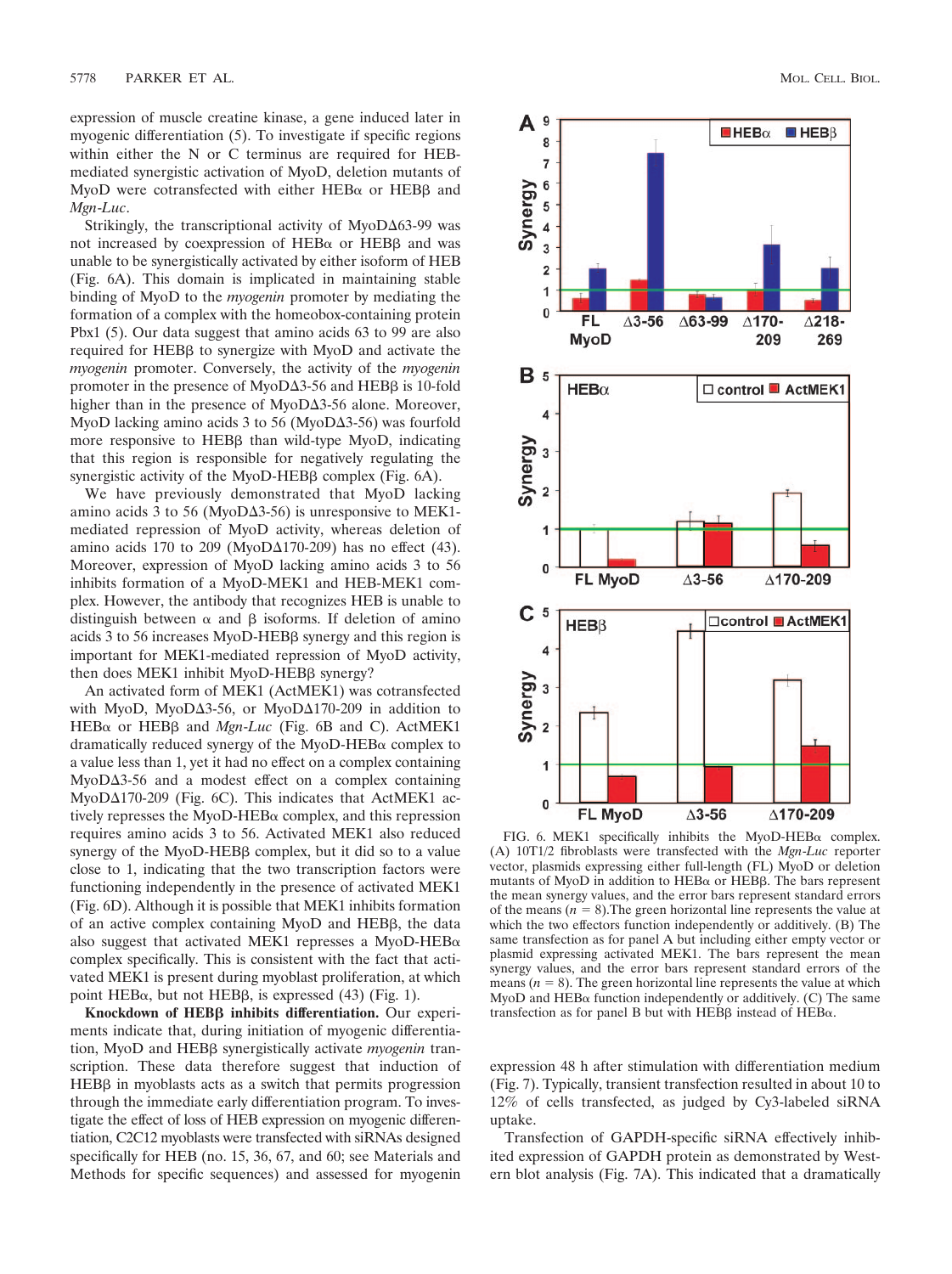

FIG. 7. Knockdown of HEB expression inhibits induction of myogenin and differentiation. (A) Western analysis of C2C12 myoblasts transfected with GAPDH siRNA. Note the reduced levels of GAPDH protein only in cells transfected with siRNA specific for GAPDH. The expression of tubulin was monitored as a control for protein quantitation. (B) Western analysis of C2C12 cells transfected with HEB-specific siRNAs and then induced to differentiate for 48 h. Note the reduced level of HEB and myogenin protein present in cells transfected with siRNAs specific for HEB $\alpha/\beta$  (no. 35, mix) and HEBβ (no. 60). HEB siRNA no. 15 did not reduce HEB expression. (C and D) Immunofluorescent detection of myogenin and MyHC in siRNA-transfected C2C12 cells. Cells were fixed either after 48 h of differentiation for detection of myogenin (C) or after 96 h for detection of MyHC (D). Nuclei were counterstained with DAPI. Note the inhibition in myogenin induction (C) and delayed formation of multinucleated myotubes (D) after  $HEB\alpha/\beta$  (no. 36) and HEB $\beta$  (no. 60) induced knockdown of HEB expression. (E) Quantitation of the results in panel C. The bars represent the average percentages of cells positive for both myogenin and siRNA (Cy3) per field of view (magnification,  $\times$ 10). The error bars represent standard deviations  $(n = 4$  fields). (F) Quantitation of the results in panel D. The bars represent the average number of nuclei per siRNA-positive myotubes, and the error bars represent standard deviations (*n* = 25 myotubes).  $\alpha$ -HEB, anti-HEB;  $\alpha$ -myogenin, antimyogenin;  $\alpha$ -MyoD, anti-MyoD;  $\alpha$ -Myf5; anti-Myf5; -GAPDH, anti-GAPDH.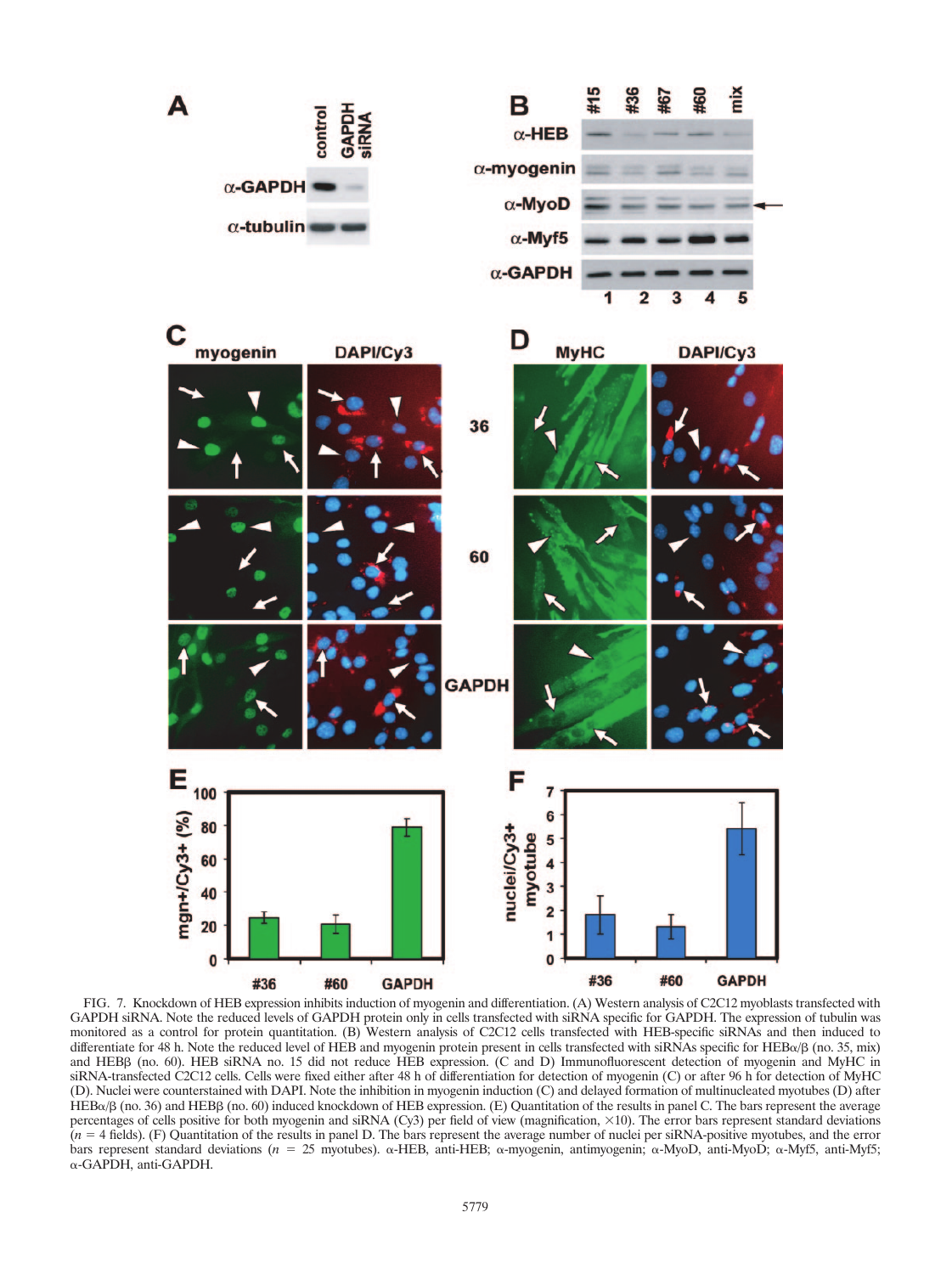higher percentage of cells was transfected than indicated by Cy3 staining. This is likely due to insufficient brightness of the fluorescent marker at a low siRNA concentration. Transfecting a higher concentration of Cy3-labeled GAPDH- or HEB-specific siRNA produced over 90% Cy3-positive cells; however, a number of the cells quickly detached from the plate and appeared to undergo apoptosis (data not shown).

Transfection of C2C12 myoblasts with pan-HEB-specific siRNA no. 36 either alone or in combination with the other HEB-specific siRNAs (mix) resulted in a high-level inhibition of HEB expression given the overall apparent transfection efficiency, again suggesting a higher percentage of cells transfected than indicated by Cy3 fluorescence (Fig. 7B, lanes 2 and 5). Importantly, siRNA no. 36 knockdown of  $HEB\alpha/\beta$  expression resulted in markedly reduced myogenin expression despite a similar level of MyoD expression compared to siRNA no. 67 (Fig. 7B, compare lanes 2 and 3). Importantly, siRNA no. 60, designed to specifically bind  $HEB\beta$  and not  $HEB\alpha$ , inhibited myogenin expression comparable to siRNA no. 36, consistent with the notion that MyoD and HEBB are required for initiation of differentiation (Fig. 7B, compare lanes 2 and 4). Interestingly, siRNA no. 60 also induced an increase in Myf5 expression.

Although a dramatically higher percentage of cells was transfected than indicated by Cy3 fluorescence, cells positive for Cy3 can be considered definitively transfected with siRNA. The apparent transfection efficiency for each siRNA, while the cells were still in GM, was approximately equal, with 9.8% of cells transfected with GAPDH siRNA, 12.8% with siRNA no. 36, and 12.4% with siRNA no. 60. As demonstrated in Fig. 7C, C2C12 cells transfected with high levels of siRNA no. 36 and no. 60 exhibited an inability to upregulate endogenous myogenin (Fig. 7C) relative to some of the potentially untransfected cells (Fig. 7C). By contrast, cells transfected with GAPDH siRNA expressed normal levels of myogenin (Fig. 7C). Myogenin was expressed in 78.7% cells transfected with GAPDH siRNA but was detected in only 24.6% of cells transfected with HEB siRNA no. 36 and 20.5% of cells transfected with  $\text{HEBB-}$ specific siRNA no. 60 (Fig. 7E).

During the process of myogenic differentiation, myoblasts must exit from the cell cycle and regulate expression of a large number of genes, including transcription factors, such as myogenin, and structural proteins, such as myosin heavy chain (MyHC) and myosin light chain (MLC). Moreover, the differentiating myoblasts must fuse to form multinucleated myotubes. After 4 days in DM, GAPDH siRNA-transfected and untransfected C2C12 cells displayed normal differentiation kinetics, as evidenced by the presence of multiple nuclei and MyHC expression (Fig. 7D). By contrast, cells transfected with HEB-specific siRNAs displayed an overall delay in differentiation as judged by fusion index (Fig. 7D, arrows). For example, GAPDH siRNA-transfected cells contained on average 5.4 nuclei per myotube, whereas cells transfected with HEB siRNA no. 36 exhibited an average of 1.8 nuclei per myotube (Fig. 7F). Moreover, those transfected with HEBB-specific siRNA no. 60 displayed an average of 1.3 nuclei per myotube. Together, these data confirm that  $HEB\beta$  is required for the switch from myoblast proliferation to myogenic differentiation.

#### **DISCUSSION**

Initiation of myogenic differentiation is characterized by cell cycle withdrawal, stimulation of MyoD transcriptional activity, and induction of myogenin expression. Cell cycle stimulatory molecules, such as E2F1, inhibit expression of myogenin and prevent myogenic differentiation (11, 16, 20, 47, 52, 53). Similarly, mitogenic factors, such as fibroblast growth factor, transforming growth factor  $\beta$ , and MEK1, also negatively regulate expression of myogenin (29, 43). Conversely, expression of myogenin is positively regulated by insulin-like growth factor 1 (IGF-1), specifically through activation of phosphatidylinositol 3-kinase (10, 58, 59). The MEF2 family of transcription factors also stimulate myogenin expression and myogenic differentiation, and are thought to participate in the formation of a complex with the MRFs and their E-protein heterodimerization partners (6, 7, 36, 39, 40, 44, 48, 51, 60).

However, this simplistic model does not account for the possibility that each myogenic gene, or group of genes, may be regulated distinctively. Recent studies have shown that MyoD directs multiple subprograms of gene expression, each of which is uniquely regulated (3). For example, activation of a subset of late-activated MyoD target genes requires p38 mitogen-activate protein kinase, whereas expression of an early target, myogenin, requires formation of a MyoD-Pbx1 complex (5, 42). Genes expressed early in differentiation, such as myogenin, are induced primarily by MyoD (8). In contrast, MyoD initiates regional histone modification at late-expressed targets, such as MyHC and MLC; however, full expression requires myogenin transcriptional activity.

E12 and E47 have been proposed to function as the E-protein heterodimerization partners for the MRFs, thereby enhancing activation of muscle-specific genes (28). Our experiments surprisingly demonstrated that while C2C12 myoblasts and primary myoblasts expressed E12/E47 mRNA, the level of E2A protein was below the limit of detection by Western and ChIP analysis using several commercial preparations of antibody. Furthermore, ITF-2 protein was undetectable at any point during our myoblast differentiation time course (data not shown). However, a recent proteomic study of C2C12 myoblast differentiation found that ITF-2 protein was detectable beginning 6 days after initiation of differentiation, at which point HEB protein is no longer detectable (26). We also observed a decline in HEB protein levels 4 days after initiation of differentiation, even though the mRNAs for both  $HEB\alpha$  and  $HEB\beta$ were present (Fig. 1). Taken together, this suggests that E-proteins are targeted for degradation or that translation of the mRNA is specifically inhibited.

Notch signaling induces E47 ubiquitination and degradation by inducing formation of an E47-CHIP complex (22, 38). CHIP, a cochaperone protein with ubiquitin ligase activity, promotes the association of E47 with Skp2 and Cul1, resulting in ubiquitination of E47 and eventual degradation. CHIP is highly expressed in skeletal muscle (2) and interacts with specific amino acids in EHD2 (E-protein homology domain) and EHD3 (22), which are highly conserved between E-protein family members. Specifically, 81% of amino acids in these regions of E2A and HEB are identical, including two serines within EHD2 and a tryptophan in EHD3, which are required for the E2A-CHIP interaction. This suggests that HEB and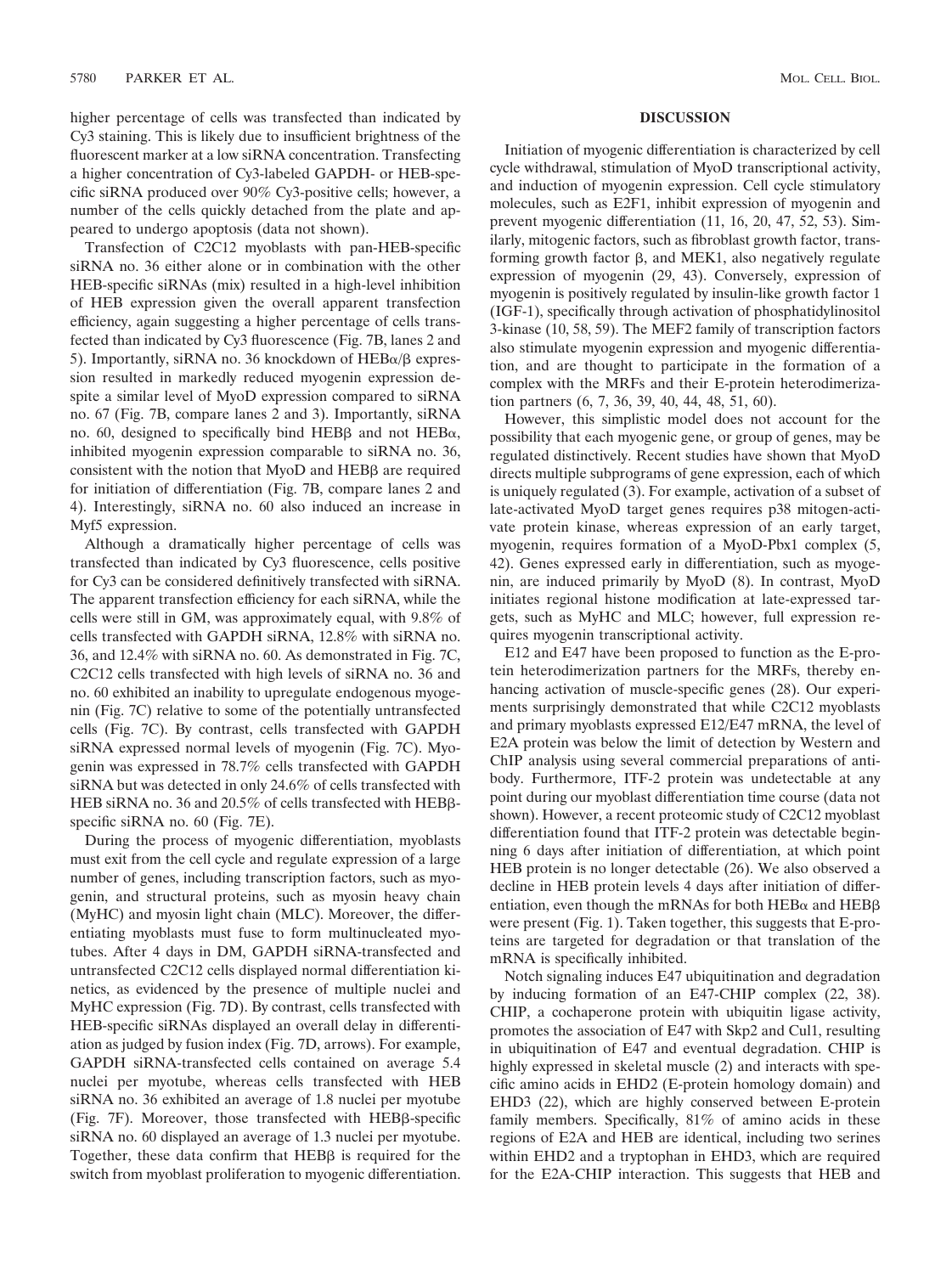E2A may share similar mechanisms of targeted protein degradation. However, the 24-amino acid insert specific to HEBB, not found in  $HEB\alpha$  or other E-protein family members, lies 18 amino acids C-terminal of EHD3, introducing the possibility that this domain may interfere with the CHIP interaction and targeted degradation of HEBß specifically.

Moreover, E2A degradation is induced by interaction of amino acids 476 to 494 and 505 to 513 of E2A with mUbc9 (23, 25, 30), a ubiquitin-conjugating enzyme also expressed in skeletal muscle (17, 19). Deletion of amino acids 476 to 494 or 505 to 413 dramatically stabilizes E2A protein. Importantly, this region of E2A is not conserved within HEB—only 5 of the 28 amino acids in the corresponding region of HEB are identical to those of E2A, even though amino acids N-terminal and C-terminal to this region are highly conserved between the two E-proteins. Therefore, it is possible that HEB and E2A protein stability is regulated by distinct mechanisms, causing E2A degradation and allowing HEB protein stability within the same cell.

In C2C12 myoblasts and 10T1/2 fibroblasts expressing MyoD or Myf5, neither E2A (E12 or E47) nor ITF-2 (ITF-2A or ITF-2B) augmented the activity of *MLC*-*Luc* or *4R*-*Luc* (data not shown). By contrast, HEB is abundantly expressed in primary and C2C12 myoblasts and synergistically enhances MyoD and myogenin activity on *MLC*-*Luc* and *Mgn*-*Luc* (Fig. 3) (9, 43). Taken together, these data provide a compelling argument that, in myoblasts and early differentiation, HEB serves as the E-protein partner of the MRFs.

Determining the precise role of HEB in myogenic gene transcription is complicated by the presence of two isoforms,  $HEB\alpha$  and  $HEB\beta$ . Our experiments indicate that differentiation-dependent alternative splicing of *HEB* plays a hitherto unappreciated regulatory role during myogenic differentiation. While  $HEB\alpha$  is expressed in both proliferating and differentiating myoblasts, *HEB*<sub>B</sub> expression is upregulated exclusively during myogenic differentiation (Fig. 1B). Knockdown experiments demonstrated that  $HEB\beta$  is essential for myogenin expression and differentiation into multinucleate myotubes. Loss of HEB did not appear to completely inhibit expression of myosin heavy chain but did alter differentiation, as the average number of nuclei per myotube is considerably reduced in cells positive for HEB siRNA. Moreover, cells transfected with HEBß-specific siRNA displayed a higher level of Myf5 expression (Fig. 7, lane 4). This is reminiscent of primary myoblasts lacking *MyoD*, which express more *Myf5* and remain primarily mononuclear after mitogen withdrawal (46). Taken together, this suggests that, in the absence of HEBB, the transcriptional activity of MyoD is markedly reduced. Therefore, restricted expression of HEBB, which governs formation of a MyoD- $HEB\beta$  complex, serves as an important means of regulating myogenin expression.

Mice lacking  $HEB\alpha$  and  $HEB\beta$  die perinatally, surviving no longer than 2 weeks after birth (61). These mice display defects in B-cell development but have yet to be analyzed specifically for skeletal muscle development and satellite cell function. An initial analysis of muscle structure and satellite cell function ex vivo suggest that loss of  $\mathrm{HEB}\alpha$  and  $\mathrm{HEB}\beta$  has profound effects on skeletal muscle development as well as satellite cell survival, proliferation, and differentiation (M. H. Parker and M. A. Rudnicki, unpublished data). However, targeting of both isoforms by siRNA results in a reduction in the number of Cy3 positive cells after induction of differentiation, suggesting that loss of both  $\text{HEB}\alpha$  and  $\text{HEB}\beta$  affects survival of differentiating myocytes (data not shown). Targeting of HEBB alone does not alter the number of Cy3-positive cells after initiation of differentiation relative to the GAPDH control, specifically implicating HEB $\alpha$  in maintaining survival after serum withdrawal. Therefore, to accurately assess the role of  $HEB\beta$  in vivo and thus validate our results in a murine system, a mouse lacking only HEB<sub>β</sub> would need to be generated.

The ability of HEB to synergize with MyoD and myogenin required the context of a natural promoter, as neither MyoD nor myogenin could be synergistically activated by HEB on the *4R*-*Luc* reporter plasmid (data not shown). Although this may be the result of differences in core E-box sequence, it is more likely to be indicative of the importance of the context, or the position, of the E-box within a promoter. As such, MyoD-HEB<sub>B</sub> complexes require the E1 E-box of *Mgn-Luc* to transcriptionally activate the *myogenin* promoter (Fig. 5). The E1 E-box is proximal to the TATA box and the initiator (Inr) element of the promoter. Therefore, the ankyrin-like motif of  $HEB\beta$  may play a role in recruiting the preinitiation complex to the E1 E-box.

Although transfection of MyoD alone was able to activate a *myogenin* promoter containing only the E2 E-box (*Mgn*- $LucEI^{mut}$ ), cotransfection of either  $HEB\alpha$  or  $HEB\beta$  repressed MyoD activity on this reporter construct (Fig. 6C). Moreover, the activity of the E1-complex was regulated through the E2 complex, given that MyoD-HEBB synergy was enhanced approximately twofold in the absence of the E2 E-box (Fig. 6C, *Mgn-LucDE2*). One interesting possibility is that  $HEB\alpha$  and  $HEB\beta$  each participate in the formation of transcriptional complexes with distinct activities. For example, the complex bound to the E2 E-box may be an inhibitory MyoD-HEB $\alpha$ complex, since  $HEB\alpha$  is the predominant HEB isoform expressed during myoblast proliferation, and both MyoD and HEB are able to bind the *myogenin* promoter in proliferating cells, yet *myogenin* is not expressed (Fig. 2; also data not shown). Upon initiation of myogenic differentiation, HEBB is expressed and an active  $MyoD-HEB\beta$  complex binds to the  $E1$ E-box to stimulate transcription of *myogenin*. Reporter assays with an activated MEK1 mutant suggest that active MEK1, present in proliferating cells, further regulates myogenin expression by forming a complex with  $My_0D$ -HEB $\alpha$  and inhibiting its activity (Fig. 6) (43).

A number of studies have demonstrated that HEB is able to function both as an activator and a repressor on a given promoter, depending on the presence of other factors (31, 45, 54). In particular, HEB represses activation of the GAP-43 gene in PC12 cells, pending expression of Nex1/MATH2, a member of the neuroD family of bHLH factors (50). Nex1/MATH2 binds to the GAP-43 promoter, alleviates HEB-mediated repression, and activates expression of the gene, resulting in neurite outgrowth and neuronal differentiation. Although the authors do not discriminate between  $HEB\alpha$  and  $HEB\beta$ , it is interesting to hypothesize that alleviating the repression may involve a switch from a HEBα-specific complex to a HEBβ-specific complex or vice versa.

The E2 E-box may also bind myogenin to maintain expression of the gene. MyoD and myogenin bind to distinct portions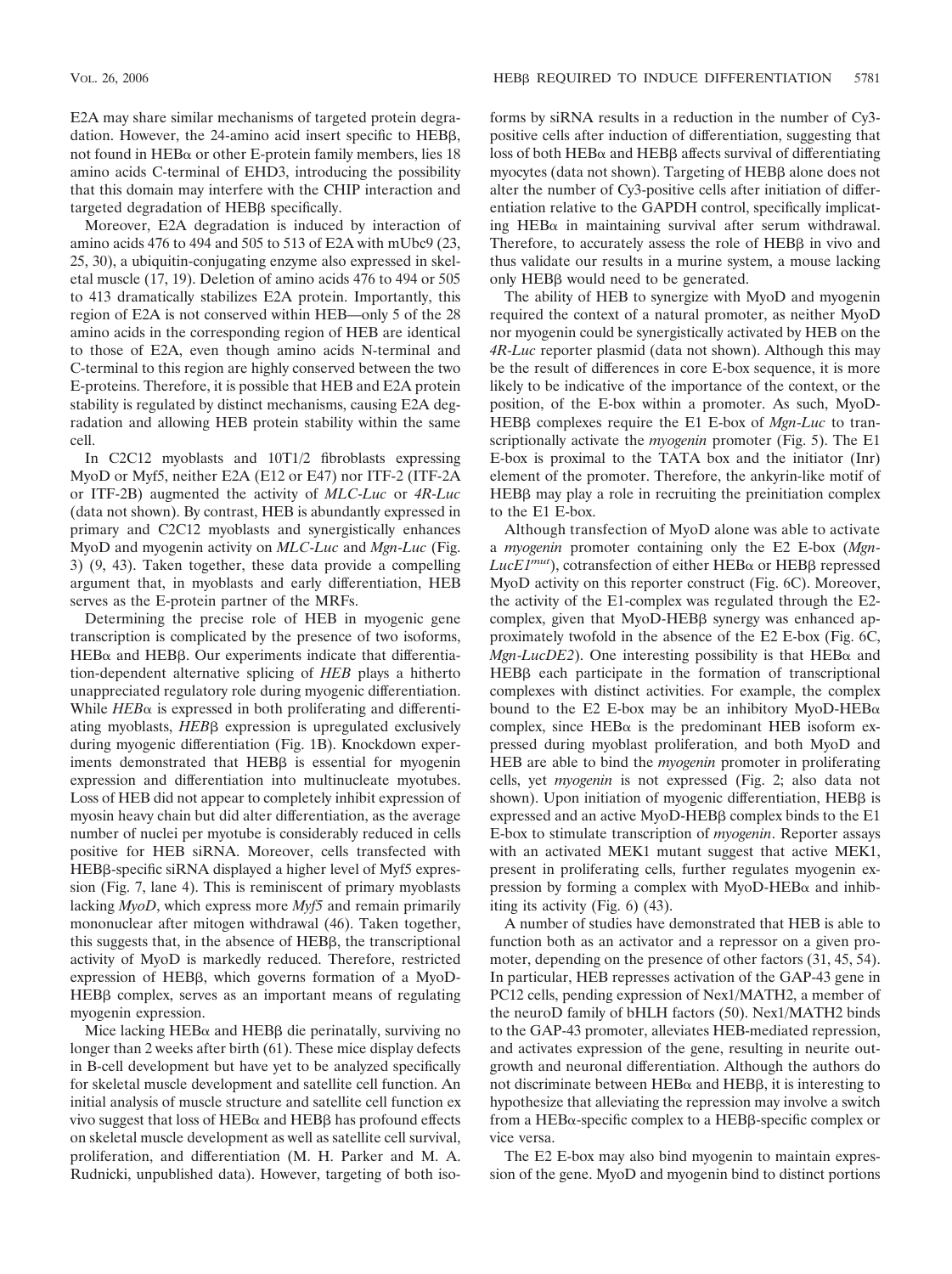of the *MLC* enhancer and function cooperatively to fully activate transcription of  $MLC$  (1). As such,  $HEB\alpha$  or  $HEB\beta$  may utilize this E-box in association with myogenin in later differentiation to sustain expression of myogenin. During later stages of myogenic differentiation, both  $HEB\alpha$  and  $HEB\beta$  activated the *myogenin* promoter synergistically and specifically with myogenin (Fig. 3). This observation is consistent with the notion that MyoD plays a central role in regulating the switch from myoblast proliferation to initiation of differentiation. By contrast, myogenin functions to enforce terminal differentiation by enhancing transcriptional activity of differentiation-specific target genes (4, 8). Therefore, MyoD initiates expression of myogenic genes, but once myogenin is expressed, the two MRFs function cooperatively and synergistically with HEB to fully activate transcription.

The ability of HEB to activate *Mgn-LucE1<sup>mut</sup>* $\Delta E2$ , which contains no canonical E-box, is intriguing. It strongly suggests that, in the absence of MyoD, HEB binds a noncanonical E-box to activate the *myogenin* promoter. This is consistent with data demonstrating that in vitro-translated MyoD and E12 bind to the noncanonical E-box adjacent to the canonical E2 E-box (5). Berkes and colleagues further assert that MyoD, in complex with Pbx1/Meis1, is able to activate the myogenin promoter lacking E1 and E2 through this noncanonical E-box. These data raise the possibility that HEB and MyoD do not form heterodimers on E-boxes but rather participate in the formation of a larger complex, which depends on the presence of sequences surrounding the E-box. This hypothesis is further supported by data that demonstrated that HEB was unable to synergistically activate the MRFs on multimerized canonical E-boxes (*4R*-*Luc*) (data not shown).

Therefore, HEB plays an important role in the formation of promoter-specific complexes on muscle-specific genes. HEB is expressed exclusively after initiation of differentiation in myoblasts and specifically forms a distinct activation complex in cooperation with MyoD to induce myogenin transcription. This study provides the first evidence that E-proteins, specifically HEB, directly regulate the activity of the MyoD family of bHLH transcription factors in an isoform- and promoter-specific manner. Determining the factors that regulate differentiation-specific expression of HEBB will be important for understanding the early aspects of myogenic differentiation. Indeed, splicing is regulated in other tissues, such as neurons, and the ratio of expression of  $HEB\alpha$  to  $HEB\beta$  is characteristic of each cell type. Altering the ratio in these tissues potentially plays an essential role in the switch from proliferation to differentiation, as it does in skeletal muscle.

#### **ACKNOWLEDGMENTS**

We thank Iain McKinnell and Anouk Fortin for careful reading of the manuscript.

M.A.R. holds the Canada Research Chair in Molecular Genetics and is an International Scholar of the Howard Hughes Medical Institute. This work was supported by grants to M.A.R. from the Canadian Institutes of Health Research, the National Institutes of Health, the Muscular Dystrophy Association, the Howard Hughes Medical Institute, and the Canada Research Chair Program.

#### **REFERENCES**

1. **Asakura, A., A. Fujisawa-Sehara, T. Komiya, and Y. Nabeshima.** 1993. MyoD and myogenin act on the chicken myosin light-chain 1 gene as distinct transcriptional factors. Mol. Cell. Biol. **13:**7153–7162.

- 3. **Bergstrom, D. A., B. H. Penn, A. Strand, R. L. Perry, M. A. Rudnicki, and S. J. Tapscott.** 2002. Promoter-specific regulation of MyoD binding and signal transduction cooperate to pattern gene expression. Mol. Cell **9:**587– 600.
- 4. **Bergstrom, D. A., and S. J. Tapscott.** 2001. Molecular distinction between specification and differentiation in the myogenic basic helix-loop-helix transcription factor family. Mol. Cell. Biol. **21:**2404–2412.
- 5. **Berkes, C. A., D. A. Bergstrom, B. H. Penn, K. J. Seaver, P. S. Knoepfler, and S. J. Tapscott.** 2004. Pbx marks genes for activation by MyoD indicating a role for a homeodomain protein in establishing myogenic potential. Mol. Cell **14:**465–477.
- 6. **Black, B. L., J. D. Molkentin, and E. N. Olson.** 1998. Multiple roles for the MyoD basic region in transmission of transcriptional activation signals and interaction with MEF2. Mol. Cell. Biol. **18:**69–77.
- 7. **Bour, B. A., M. A. O'Brien, W. L. Lockwood, E. S. Goldstein, R. Bodmer, P. H. Taghert, S. M. Abmayr, and H. T. Nguyen.** 1995. Drosophila MEF2, a transcription factor that is essential for myogenesis. Genes Dev. **9:**730–741.
- 8. **Cao, Y., R. M. Kumar, B. H. Penn, C. A. Berkes, C. Kooperberg, L. A. Boyer, R. A. Young, and S. J. Tapscott.** 2006. Global and gene-specific analyses show distinct roles for Myod and Myog at a common set of promoters. EMBO J. **25:**502–511.
- 9. **Conway, K., C. Pin, J. A. Kiernan, and P. Merrifield.** 2004. The E-protein HEB is preferentially expressed in developing muscle. Differentiation **72:** 327–340.
- 10. **Coolican, S. A., D. S. Samuel, D. Z. Ewton, F. J. McWade, and J. R. Florini.** 1997. The mitogenic and myogenic actions of insulin-like growth factors utilize distinct signaling pathways. J. Biol. Chem. **272:**6653–6662.
- 11. **Corbeil, H. B., P. Whyte, and P. E. Branton.** 1995. Characterization of transcription factor E2F complexes during muscle and neuronal differentiation. Oncogene **11:**909–920.
- 12. **Davis, R. L., P. F. Cheng, A. B. Lassar, and H. Weintraub.** 1990. The MyoD DNA binding domain contains a recognition code for muscle-specific gene activation. Cell **60:**733–746.
- 13. **Davis, R. L., H. Weintraub, and A. B. Lassar.** 1987. Expression of a single transfected cDNA converts fibroblasts to myoblasts. Cell **51:**987–1000.
- 14. **Donoghue, M., H. Ernst, B. Wentworth, B. Nadal-Ginard, and N. Rosenthal.** 1988. A muscle-specific enhancer is located at the  $3'$  end of the myosin light-chain 1/3 gene locus. Genes Dev. **2:**1779–1790.
- 15. **Gerber, A. N., T. R. Klesert, D. A. Bergstrom, and S. J. Tapscott.** 1997. Two domains of MyoD mediate transcriptional activation of genes in repressive chromatin: a mechanism for lineage determination in myogenesis. Genes Dev. **11:**436–450.
- 16. **Gill, R. M., and P. A. Hamel.** 2000. Subcellular compartmentalization of E2F family members is required for maintenance of the postmitotic state in terminally differentiated muscle. J. Cell Biol. **148:**1187–1201.
- 17. **Giorgino, F., O. de Robertis, L. Laviola, C. Montrone, S. Perrini, K. C. McCowen, and R. J. Smith.** 2000. The sentrin-conjugating enzyme mUbc9 interacts with GLUT4 and GLUT1 glucose transporters and regulates transporter levels in skeletal muscle cells. Proc. Natl. Acad. Sci. USA **97:**1125– 1130.
- 18. **Goldfarb, A. N., K. Lewandowska, and C. A. Pennell.** 1998. Identification of a highly conserved module in E proteins required for in vivo helix-loop-helix dimerization. J. Biol. Chem. **273:**2866–2873.
- 19. **Golebiowski, F., A. Szulc, M. Sakowicz, A. Szutowicz, and T. Pawelczyk.** 2003. Expression level of Ubc9 protein in rat tissues. Acta Biochim. Pol. **50:**1065–1073.
- 20. **Guo, K., and K. Walsh.** 1997. Inhibition of myogenesis by multiple cyclin-Cdk complexes. Coordinate regulation of myogenesis and cell cycle activity at the level of E2F. J. Biol. Chem. **272:**791–797.
- 21. **Hu, J. S., E. N. Olson, and R. E. Kingston.** 1992. HEB, a helix-loop-helix protein related to E2A and ITF2 that can modulate the DNA-binding ability of myogenic regulatory factors. Mol. Cell. Biol. **12:**1031–1042.
- 22. **Huang, Z., L. Nie, M. Xu, and X. H. Sun.** 2004. Notch-induced E2A degradation requires CHIP and Hsc70 as novel facilitators of ubiquitination. Mol. Cell. Biol. **24:**8951–8962.
- 23. **Huggins, G. S., M. T. Chin, N. E. Sibinga, S. L. Lee, E. Haber, and M. E. Lee.** 1999. Characterization of the mUBC9-binding sites required for E2A protein degradation. J. Biol. Chem. **274:**28690–28696.
- 24. **Kassar-Duchossoy, L., B. Gayraud-Morel, D. Gomes, D. Rocancourt, M. Buckingham, V. Shinin, and S. Tajbakhsh.** 2004. Mrf4 determines skeletal muscle identity in Myf5:Myod double-mutant mice. Nature **431:**466–471.
- 25. **Kho, C. J., G. S. Huggins, W. O. Endege, C. M. Hsieh, M. E. Lee, and E. Haber.** 1997. Degradation of E2A proteins through a ubiquitin-conjugating enzyme, UbcE2A. J. Biol. Chem. **272:**3845–3851.
- 26. **Kislinger, T., A. O. Gramolini, Y. Pan, K. Rahman, D. H. Maclennan, and A. Emili.** 2005. Proteome dynamics during C2C12 myoblast differentiation. Mol. Cell Proteomics **4:**887–901.
- 27. **Klein, E. S., D. M. Simmons, L. W. Swanson, and M. G. Rosenfeld.** 1993.